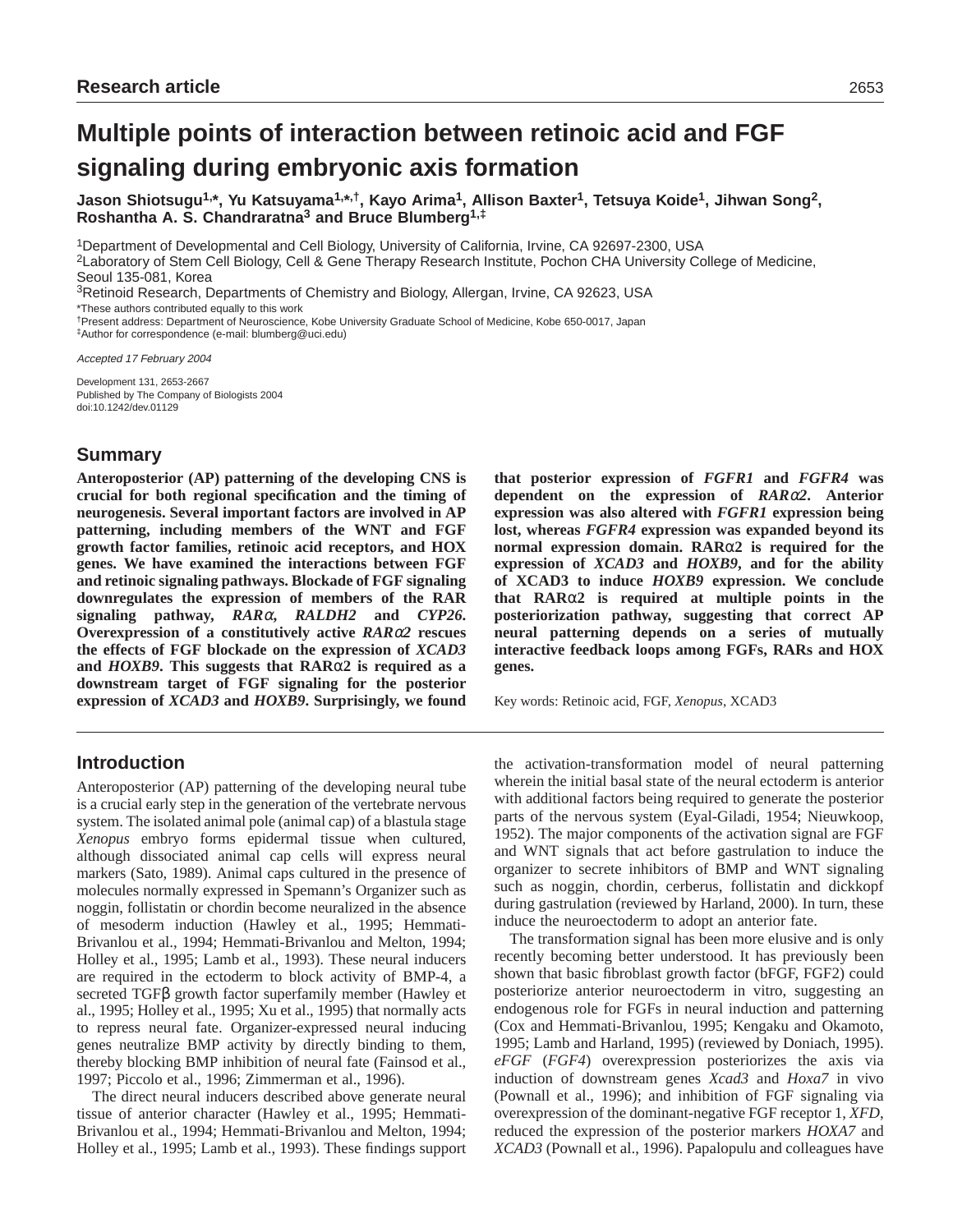shown that FGF8 acting through FGFR4 (rather than eFGF acting through FGFR1) is likely to be the major FGF pathway in neural posteriorization (Hardcastle et al., 2000).

We and others have shown that signaling through retinoic acid receptors (RARs) is necessary for correct AP patterning. Hindbrain and posterior patterning is abnormal in vitamin Adeficient quail (Maden et al., 1996) and rats (Dickman et al., 1997; White et al., 1998), and these defects can be reversed by appropriate temporal administration of retinoic acid (RA). We used overexpression of a dominant-negative *RAR* to show that signaling through RARs is required for the expression of the posterior markers *HOXB9*, *N-tubulin* and *XLIM1* (Blumberg et al., 1997). Positional changes were observed in the hindbrain along with posterior coordinate shifts in the expression of anterior markers. By contrast, locally increasing RAR signaling yielded the opposite result (Blumberg et al., 1997). Others showed that retinoid signaling was required to specify positional identity in the hindbrain (Kolm et al., 1997; van der Wees et al., 1998). Overexpression of the *Xenopus* retinoic acid hydroxylase (*CYP26*), which targets RA for degradation, leads to expansion of anterior structures (de Roos et al., 1999; Hollemann et al., 1998), whereas inhibition of *CYP26* expression led to expansion of posterior structures (Kudoh et al., 2002). Overexpression of the RA biosynthetic enzyme *RALDH2* led to reduction of anterior structures (Chen et al., 2001). *RALDH2* loss of function led to a variety of axial defects in mice, including axial shortening, loss of posterior rhombomere identity, limb buds and a variety of retinoic acid inducible molecular markers (Niederreither et al., 1999). Lumsden and colleagues recently showed that RA is the endogenous transforming factor active during hindbrain patterning and that it acts in a concentration-dependent fashion to specify the identity of rhombomeres 5-8 (Dupe and Lumsden, 2001). Together, these results indicate that retinoid signaling through RARs is essential for correctly restricting the expression of anterior genes, and to enable the expression of posterior marker genes. It should also be noted that RA could posteriorize anterior neuroectoderm injected with XFD, whereas FGF could not (Bang et al., 1997). Therefore, both retinoid and FGF signaling can posteriorize anterior neural tissue in vitro, perhaps acting synergistically, as was suggested previously based on transplantation experiments (Cho and De Robertis, 1990).

A role for WNT signaling in posteriorizing the embryonic axis has been suggested by studies showing that overexpression of *XWNT3A* posteriorized anterior neuroectoderm (McGrew et al., 1997; McGrew et al., 1995). Blockade of XWNT8 signaling caused loss of posterior fates (Bang et al., 1999; Fekany-Lee et al., 2000; McGrew et al., 1997), whereas inappropriate activation of WNT target genes caused by loss of the headless/*Tcf3* gene resulted in severe anterior defects in zebrafish (Kim et al., 2000). The combination of ectopic FGF or WNT signaling and suppression of RA by overexpression of *CYP26* has been shown to leave the presumptive neuroectoderm without any AP identity (Kudoh et al., 2002). Loss-of-function and genetic analysis has shown that WNT8 is an important transforming factor in zebrafish and *Xenopus*, and that either WNT8, or a factor crucially dependent on WNT8 for its expression is an endogenous neural transforming factor (Erter et al., 2001; Lekven et al., 2001). It has recently been shown that WNT8 signaling is required, together with BMP

and nodal, for formation of the tail organizer in zebrafish (Agathon et al., 2003). Krumlauf and colleagues recently showed that the WNT/β-catenin pathway posteriorizes *Xenopus* neural tissue via an indirect mechanism requiring FGF signaling, suggesting that the posteriorization pathway might be WNT→FGF→XCAD3→posterior HOX genes (Domingos et al., 2001). This model does not account for the observation that inhibiting RAR signaling blocks the expression of posterior neural markers, while FGF and WNT signaling are presumably normal (Blumberg, 1997; Blumberg et al., 1997). Therefore, we aimed to determine where RAR signaling fits into the scheme of neural posteriorization.

We hypothesized that as both FGF (Isaacs et al., 1998; Pownall et al., 1996) and retinoid signaling (Blumberg et al., 1997) are required for the expression of posterior markers, these pathways might converge on one or more common target genes. *XCAD3* is a key downstream gene in the FGF-mediated posteriorization pathway (Isaacs et al., 1998; Pownall et al., 1996) and retinoids have been shown to influence the expression of caudal family genes in other systems (Allan et al., 2001; Houle et al., 2000; Prinos et al., 2001). Therefore, we tested the effects of modulating retinoid signaling on the expression of XCAD genes. *XCAD3* is upregulated by increasing RAR signaling and downregulated by inhibiting RAR signaling or the expression of *RAR*α. Morpholino antisense oligonucleotide (MO) mediated inhibition of *RAR*α*2* expression led to loss of *XCAD3* and *HOXB9* expression, confirming that RARs are required for posterior gene expression. Epistasis experiments showed that *FGF8* overexpression could not rescue the effects of *RAR* loss of function on *XCAD3* or *HOXB9* expression. However, overexpression of a constitutively active *RAR* (but not RA treatment) rescued the effects of FGF gene loss of function on *XCAD3* and *HOXB9*. This suggests that FGF signaling is not downstream of RAR signaling but that RAR might be downstream of FGF. FGF receptor function was required for the expression *RAR*α, *RALDH2* and *CYP26* in whole embryos, and FGF8 microinjection induced expression of *RAR*α, *CYP26* and *RALDH2* in the animal cap assay. Taken together, these results suggest that RAR is downstream of FGF signaling. However, we also found that RAR is required for the correct expression of *FGF8*, *FGFR4* and *FGFR1*, and that RA induces expression of *FGF8*, *FGFR1* and *FGFR4* in animal caps, arguing against a simple linear pathway. Co-injection of *XCAD3* mRNA and an MO directed against RARα2.2 (RAR-MO) showed that regulation of HOXB9 expression by XCAD3 requires RARα2 function, thus placing *RAR*α*2* both upstream and downstream of XCAD3. Last, we show that *XCAD3* expression requires RAR function for its correct expression at stage 16 but not at stage 26. These data suggest the existence of a mutually reinforcing feedback loop among FGF8/FGFR4, XRARα and XCAD3. Thus, it appears that RAR signaling is required at multiple steps in the embryonic posteriorization pathway, suggesting that RAR and FGF signaling have multiple points of interaction rather than being in a simple linear pathway.

# **Materials and methods**

# **Embryos**

*Xenopus* eggs were fertilized in vitro as described (Koide et al., 2001)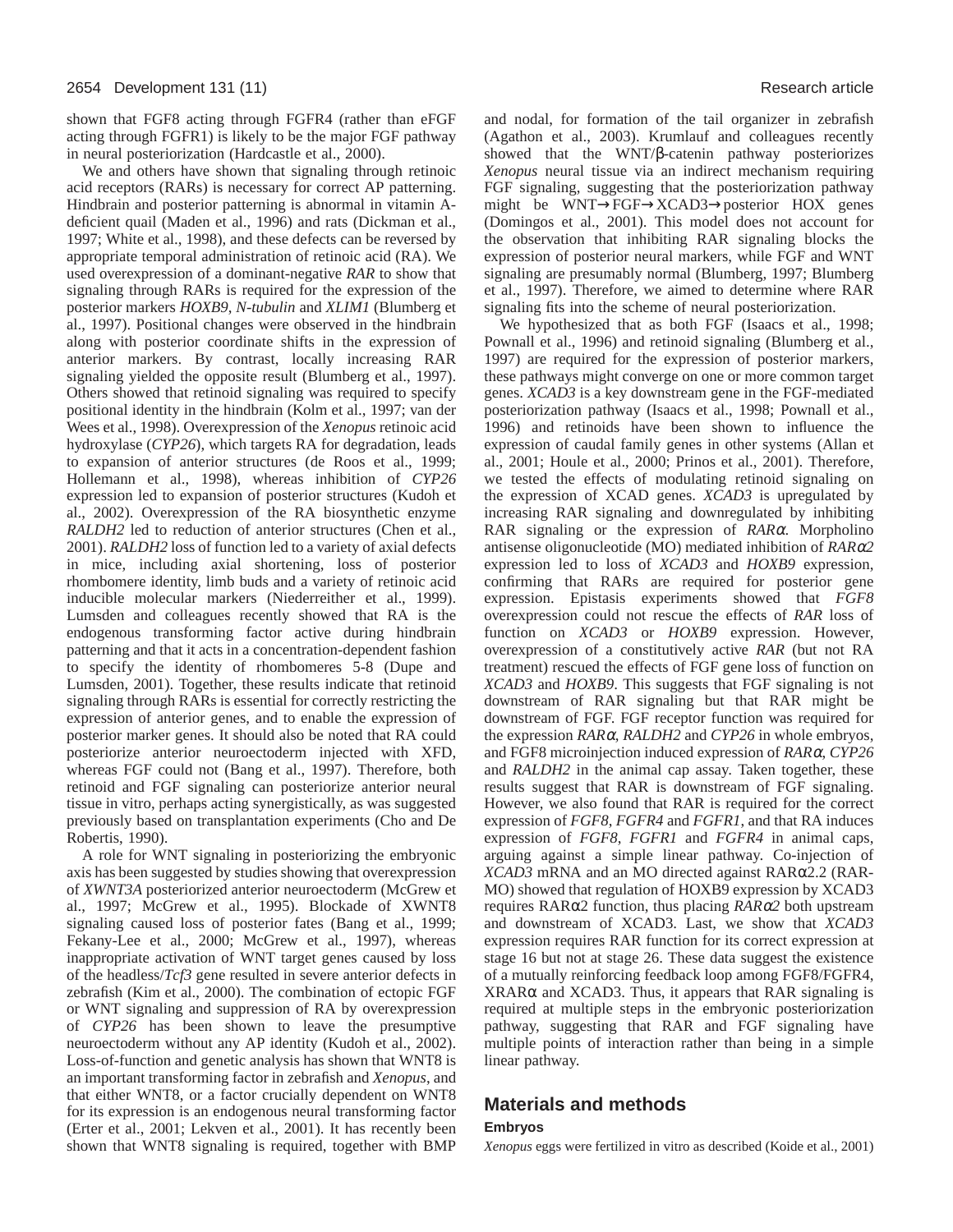and embryos staged according to Nieuwkoop and Faber (Nieuwkoop and Faber, 1967). Treatments with RAR agonists and antagonists were performed as described (Blumberg et al., 1996; Blumberg et al., 1997; Koide et al., 2001).

#### **Microinjection**

Morpholino antisense oligonucleotides (MO) used in this study were the following: *XRAR*α*2.1*, AAC TGA CCA TAG AGT GGA ACC GAG C; *XRAR*α*2.2*, ATC CAA AGG AAG GTG AGT GTG TGT G. In all experiments using MO, control embryos were injected with 20 ng of standard control MO CCT CTT ACC TCA GTT ACA ATT TAT A (GeneTools). The following plasmids were constructed by PCR amplification of the protein-coding regions of the indicated genes and cloning into the expression vector pCDG1 or pCDG1-VP16: *XRAR*α*2.2* (Sharpe, 1992) and *XCAD3* (Northrop and Kimelman, 1994). mRNA was prepared from these plasmids as well as pSP36T-XFD (Amaya et al., 1993) and pCS2-FGF8 (Hardcastle et al., 2000) using mMessage Machine (Ambion).

#### **Whole-mount in situ hybridization**

Whole-mount in situ hybridization was performed as described (Koide et al., 2001). Probes used in this study were the following: *HOXB9* (Sharpe et al., 1987), *XCAD1*, *XCAD2* (Blumberg et al., 1991) *XCAD3* (Northrop and Kimelman, 1994), *RAR*<sup>α</sup> (Blumberg et al., 1992), *FGF8* (Hardcastle et al., 2000), *FGFR4* (Hongo et al., 1999), FGFR1 (Amaya et al., 1993), *XRALDH2* (Chen et al., 2001) and *CYP26* (de Roos et al., 1999). Lineage analysis using 100 pg/embryo of βgalactosidase was performed as described (Blumberg et al., 1997), except that the chromogenic substrate was 5-bromo-6-chloro-3 indolyl β-D-galactopyranoside (magenta-gal, Biosynth AG), which produces an insoluble red precipitate after cleavage by β-galactosidase (Sambrook and Russell, 2001).

## **QRT-PCR**

Embryo RNA was isolated using Trizol reagent (InVitrogen Life Technologies), DNAse treated and LiCl precipitated, then reverse transcribed using Superscript II reverse transcriptase according to the manufacturer-supplied protocol (InVitrogen Life Technologies). QRT-PCR was performed as described (Tabb et al., 2003) using the following primer sets: *FGF8*, 5′ AATCCTGGCGAACAAGAAGA and 3′ TAACCAGTCTCCGCACCTTT; *FGFR4*, 5′ GCCAGCTG-GTAACACAGTCA and 3′ TGATGGAACCACACTCTCCA; eFGF, 5′ GTTTTACCGGACGGAAGGAT and 3′ TCCATACAGCTT-CCCCTTTG; *FGFR1*, 5′ GGTGTCCAGCAAATGGAACT and 3′ ATGGGACAACGGAATCCATA; *XCAD1*, 5′ CAGCCTTGTGTT-GGGGTATT and 3′ GGTTTCCTGAGCCATTCGTA; *XCAD2*, 5′ ACCAGCGCCTTGAATTAGAA and 3′ GAGTGGTTGTTG-AGGCCTGT; *XCAD3*, 5′ AAGGGCAGCCTATGGAGTTT and 3′ GTCCCAGATGGATGAGGAGA; *XRAR*α, 5′ ATCAAGACGGTG-GAATTTGC and 3′ CAGTCCGTCAGAGAACGTCA; *RALDH2*, 5′ GCCCTTTTGATCCCACTACA and 3′ TCTTCCCAATGCT-TTTCCAC; *CYP26*, 5′ TGTTCGTGGTGGAATTGTGT and 3′ TTAGCGGGTAGGTTGTCCAC; Histone H4, 5′ AACATCCAGG-GCATCACCAA and 3′ AGAGCGTACACCACATCCAT.

Each primer set was found to amplify only a single band as determined by gel electrophoresis and melting curve analysis.

# **Results**

## **Expression patterns of RAR**<sup>α</sup> **in early Xenopus development**

*RAR*<sup>α</sup> is expressed as two major isoforms during early development, *XRAR*α*1* and *XRAR*α*2* (Sharpe, 1992). These isoforms are the result of alternative promoter usage in most vertebrates (reviewed by Chambon, 1996). Both *RAR*α*1* and *RAR*α*2* are expressed maternally; however, only *RAR*α*2* is



**Fig. 1.** Developmental expression of *XRAR*α. Whole-mount in situ hybridization was performed on embryos from stage 9 to stage 25 using a probe that recognizes all isoforms of *XRAR*α. (A) Dorsal (left) and ventral (right) view of a stage 9 embryo.

(B,D,F,H,J) Frontal views. (C) A dorsal view of the stage 10 embryo. (E) A vegetal view of the stage 10 embryo. Note the sharp anterior border of strong staining.

expressed zygotically in *Xenopus* (Blumberg et al., 1992; Koide et al., 2001; Sharpe, 1992). *XRAR*α*2* is expressed as two different forms, *XRAR*α*2.1* and *XRAR*α*2.2* that are presumably the product of the pseudotetraploid nature of the *Xenopus laevis* genome (Sharpe, 1992). We performed a detailed analysis of the temporal and spatial expression of *XRAR*<sup>α</sup> using whole-mount in situ hybridization. Although, the probe used for in situ hybridization can detect all isoforms of *RAR*α, its temporal expression pattern indicates that the detected signal is derived from *XRAR*α*2* (Koide et al., 2001; Sharpe, 1992). Zygotic expression of *RAR*α*2* was detected at as early as stage 9 and by stage 10 as a faint signal in the involuting surface layer surrounding the blastopore (Fig. 1E), and became stronger as gastrulation proceeded (Fig. 1G,I) (Koide et al., 2001). During neurula stages (stage 14-18), *RAR*<sup>α</sup> expression was detected predominantly in the posterior neural tube with weaker staining throughout the embryo (Fig. 1B,D,F,H). As previously reported (Sharpe, 1992) the strong staining of *XRAR*α*2* has a sharp anterior border (Fig. 1J). Lower level expression continues anteriorly with prominent later expression in the developing eyes (Fig. 1J).

## **RAR**<sup>α</sup> **loss-of-function causes anterior and posterior truncations**

To investigate the function of RARα2, we used morpholino antisense oligonucleotide-mediated loss-of-function analysis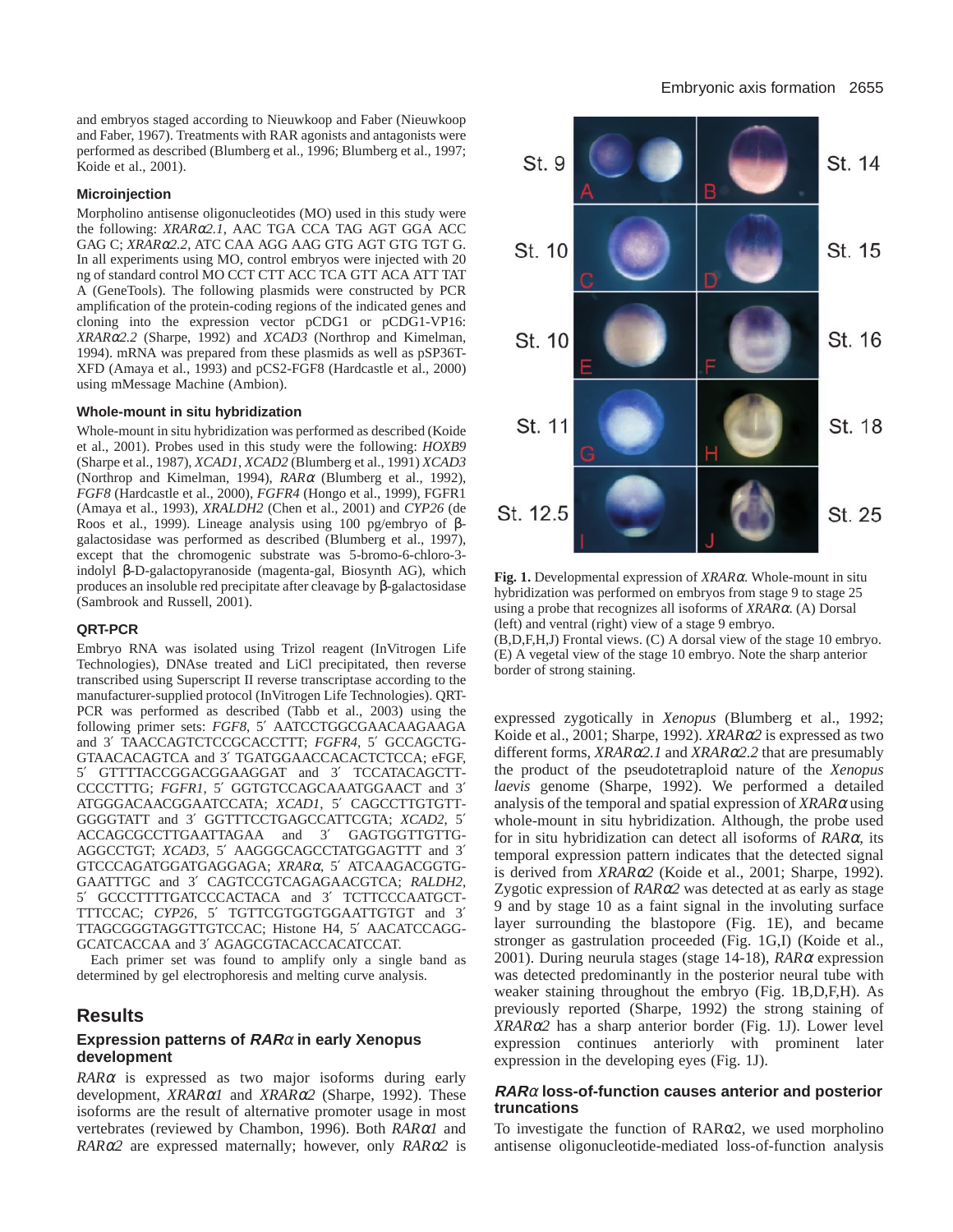#### 2656 Development 131 (11) Research article

(Heasman et al., 2000; Koide et al., 2001). MO were prepared to specifically inhibit the expression of either *XRAR*α*2.1* or *XRAR*α*2.2*. Microinjection of the XRARα2.1 MO was nontoxic and did not elicit a phenotype at doses up to 20 ng/embryo (data not shown). By contrast, microinjection of the XRARα2.2 MO (hereafter RAR-MO) affected both anterior and posterior development in the *Xenopus* tadpole (Fig. 2) (Koide et al., 2001). Injection of the RAR-MO into both blastomeres of the two-cell embryo produced a dose-dependent spectrum of phenotypes; microinjection of 10 ng RAR-MO/embryo consistently gave rise to observable phenotypes with varying severity (Fig. 2A-C). We used co-injection of βgalactosidase lineage tracer to correlate the observed phenotypes with RAR-MO distribution and found that the phenotypic variation was related to the distribution of the RAR-MO in the affected embryos. The most severe phenotypes were observed when the RAR-MO was distributed dorsally (*n*=41/50) (Fig. 2A). Mild phenotypes resulted when the RAR-MO was widely distributed (*n*=6/50) (Fig. 2b) and no abnormalities were observed when the lineage tracer was observed in the ventral or lateral parts of the embryo (*n*=3/50) (Fig. 2c). This lack of a phenotype from lateral or ventral distribution of the lineage tracer was confirmed by targeted injection into the marginal zone of the two-cell stage embryos (*n*=19/21) (not shown). These observations suggest that *XRAR*α*2.2* function is predominantly required for development of the dorsal parts of the *Xenopus* embryo, consistent with the zygotic expression pattern of this gene (Fig. 1) (Koide et al., 2001; Sharpe, 1992). Co-injection of 1 ng RARα2 mRNA with RAR-MO consistently rescued the morphological abnormalities (Fig. 2D) (Koide et al., 2001). Doses higher than 20 ng of RAR-MO/embryo were lethal and injection of more than 10 ng per embryo could not be rescued by co-injection of the rescue construct. Therefore, we used 10 ng of RAR-MO



and 1 ng of rescue construct per whole embryo (or 5 ng of RAR-MO for unilateral injections) for the experiments described below.

*XRAR*<sup>α</sup> is expressed in the region surrounding the blastopore in gastrulating embryos (Fig. 1E,G), overlapping the reported expression patterns of *XWNT8* and *XBRA* (Christian and Moon, 1993; Smith et al., 1991). Therefore, we examined *XWNT8* and *XBRA* expression in RAR-MO-injected embryos because embryos lacking either of these genes showed posterior truncations similar to those we found (Conlon et al., 1996; Hoppler et al., 1996). Embryos were co-injected with 5 ng RAR-MO and 100 pg β-galactosidase mRNA lineage tracer unilaterally at the two-cell stage, allowed to develop until stage 11 then fixed and processed for in situ hybridization. Expression of *XWNT8* and *XBRA* were not altered in the βgalactosidase positive regions of the embryo (Fig. 2E,F) indicating that XRARα2.2 is not required for their expression. Therefore, it is unlikely that the posterior truncations elicited by downregulating *XRAR*α*2.2* expression with the RAR-MO resulted from effects on *XWNT8* or *XBRA* expression.

We have previously shown that overexpression of a dominant negative *RAR*α*1* suppressed expression of the spinal cord marker, *HOXB9* and the posterior markers XLIM1 and Ntubulin (Blumberg et al., 1997). As the dominant-negative RARα used in those experiments can also inhibit expression from RARβ and RARγ target genes (Blumberg, 1997; Damm et al., 1993), we tested whether RARα was required for *HOXB9* expression using RAR-MO injected embryos. Five or 10 ng of RAR-MO were injected bilaterally into the animal pole of two-cell embryos that were allowed to develop until stage 18 then fixed for whole-mount in situ hybridization. *HOXB9* expression was inhibited in a dose-dependent manner (Fig. 2H-J) and showed a range of phenotypes that could be classified into three groups. Class I embryos (*n*=5/23 for 5 ng

> MO, *n*=0/30 for 10 ng MO) showed weaker *HOXB9* staining than controls (Fig. 2G) and the presumptive posterior neural tube region (marked by *HOXB9* expression) was wider than that of control embryos (Fig. 2H). *HOXB9* expression in class II embryos (10/23 for 5 ng MO, 5/30 for 10 ng MO) was weaker yet and the expression boundary was shifted posteriorly (Fig. 2I). Class III embryos expressed *HOXB9* only in the posterior terminus of the embryo (5/23 for 5 ng MO,

> **Fig. 2.** XRARα2.2 loss-of-function leads to axial truncations and reduction of *HOXB9* expression. (A-D) Microinjection of RAR-MO causes anterior and posterior truncations at highest frequency when expressed in the head region (A) or dorsally (B). (C) Phenotypes are mild to undetectable when the lineage tracer is distributed laterally or ventrally. (D) Phenotypes are rescued by co-injection of *XRAR*α*2* mRNA, irrespective of where the lineage tracer is located. (E,F) Neither *XBRA* (E) nor *XWNT8* (F) expression is affected by RAR-MO injection. (G-K) Effects of RAR-MO on the expression of *HOXB9*. (H-J) The types of phenotypes obtained. (K) *HOXB9* expression was restored by co-injecting *XRAR* mRNA and RAR-MO.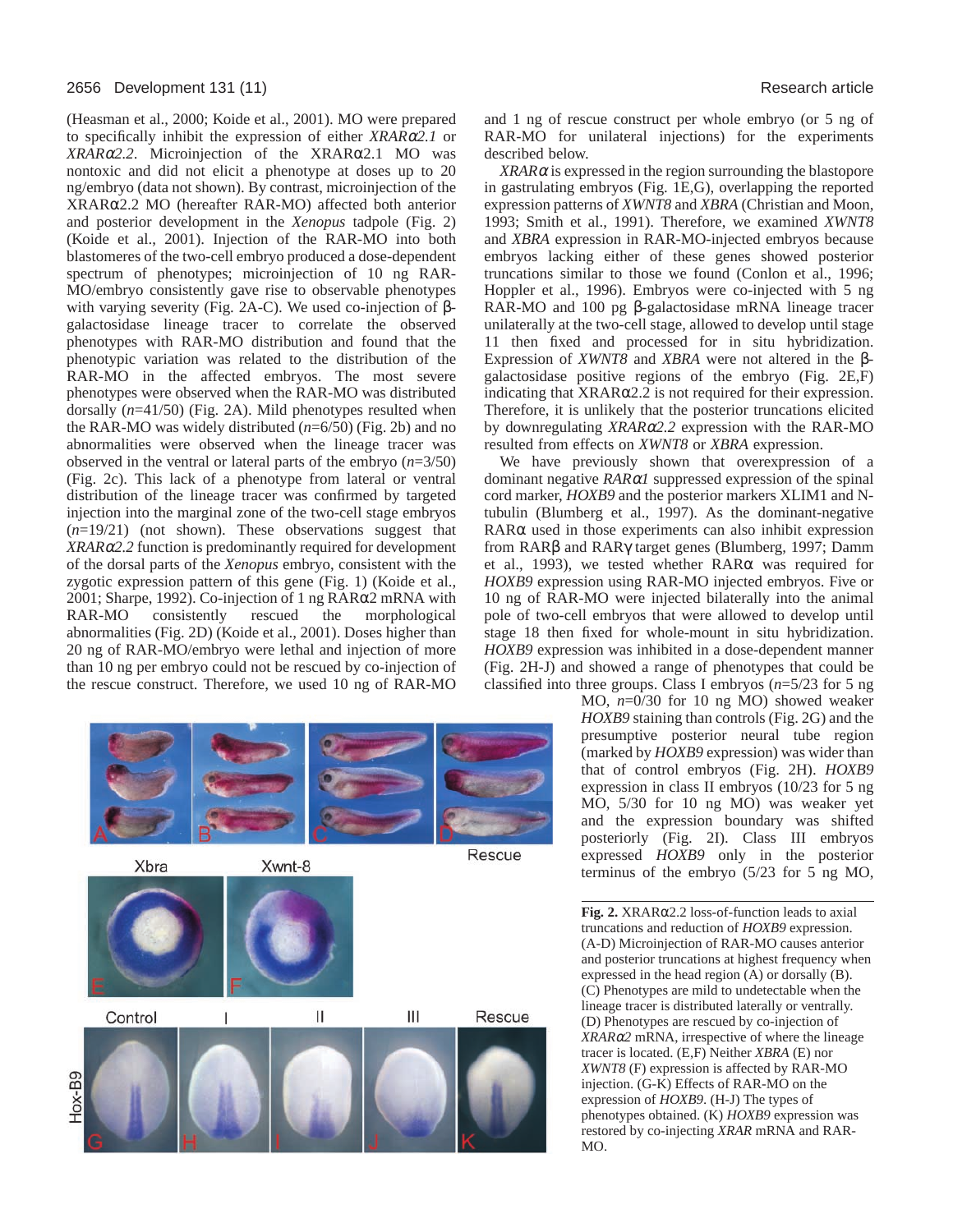25/30 for 10 ng MO) (Fig. 2I). Complete suppression of *HOXB9* expression by injection of 10 ng RAR-MO was not obtained (*n*>100). Co-injection of 1 ng *XRAR*α*2* mRNA rescued *HOXB9* expression (26/32 embryos were normal, 6/32 were class I) (Fig. 2J). Based on these observations, we conclude that signaling through XRARα2.2 is indispensable for the expression of *HOXB9*, in accord with previous studies using a dominant-negative *Xenopus* RAR (Blumberg et al., 1997).

## **RA signaling is required for XCAD3 expression**

The homeobox gene *XCAD3* has been implicated in the posteriorization pathway as a downstream target of eFGF (FGF4) signaling (Isaacs et al., 1998; Pownall et al., 1998; Pownall et al., 1996). The embryonic expression pattern of *XCAD3* is strikingly similar to that of *HOXB9* (Northrop and Kimelman, 1994). We identified *XCAD3* in a screen to identify RAR target genes (R. Niu and B. Blumberg, unpublished), which led us to hypothesize that *XCAD3* might be a common target for retinoid and FGF signaling upstream of *HOXB9*. Two approaches were taken to investigate this possibility. First, embryos were treated with either the synthetic retinoid agonist TTNPB, which specifically activates all three subtypes of RAR or the antagonist AGN193109, which specifically blocks the ability of RARs to activate transcription (Koide et al., 2001). These reagents were chosen because they affect RARs but not RXRs (Boehm et al., 1994; Johnson et

al., 1995). TTNPB treatment enhanced the expression of *XCAD3* in the posterior neural tube (Fig. 3M), whereas significant differences were not observed for *XCAD1* (Fig. 3C) or *XCAD2* (Fig. 3H) compared with control embryos. Conversely, AGN193109 treatment suppressed *XCAD3* expression (Fig. 3K), but did not alter expression of *XCAD1* (Fig. 3A) or *XCAD2* (Fig. 3F). QRT-PCR analysis showed that *XCAD3* was slightly upregulated by TTNPB (1.3-fold) and strongly downregulated by antagonist (2.5-fold). *XCAD1* was downregulated by both TTNPB and 193109 (indicating a nonspecific effect on gene expression) and *XCAD2* was slightly downregulated by TTNPB (1.5 fold) but not affected by AGN193109 (1.07 fold up) (data not shown).

We next tested the requirements for  $XRAR\alpha2.2$  signaling on XCAD gene expression using RAR-MO mediated loss-offunction. Two-cell embryos were unilaterally injected with 5 ng RAR-MO and 100 pg β-galactosidase mRNA, fixed when controls reached the late neurula stage (stage 16-18), and stained for β-galactosidase activity. Embryos exhibiting appropriate β-galactosidase staining were selected for in situ hybridization. *XCAD3* expression was suppressed in 10/12 RAR-MO injected embryos (Fig. 3N) and was rescued by coinjection of *XRAR*α*2* mRNA (Fig. 3O). In agreement with the retinoid treatments, expression of *XCAD1* (*n*=12) and *XCAD2* (*n*=12) showed no significant differences between the injected side and the uninjected contralateral control (Fig. 3D,E,I,J).



**Fig. 3.** Modulating retinoid signaling affects the expression of *XCAD3* but not *XCAD1* or *XCAD2*. (A-C,F-H,K-M) Embryos were treated with the indicated compound or ethanol solvent controls from the early blastula stage (stage 7) until harvesting when control embryos reached stage 18. Embryos were fixed and processed for whole-mount in situ hybridization with the indicated probes.  $(A, F, K)$  10<sup>-6</sup> M AGN193109 (RAR-selective antagonist), (B,G,L) ethanol solvent control, (C,H,M) 10–6 M TTNPB (RAR-selective agonist). RAR-MO was injected unilaterally at the two-cell stage with β-galactosidase lineage tracer alone  $(D,I,N)$  or together with 1 ng XRARα2 mRNA (E,J,O). Embryos were fixed when controls reached stage 18, stained for β-galactosidase activity and processed for wholemount in situ hybridization with the indicated probes. Some embryos were used for RNA extraction and QRT-PCR analysis as described in the text.

These results indicate that only *XCAD3* is regulated by RA in early *Xenopus* embryos.

## **RA and FGF signaling converge on XCAD3**

Slack, Isaacs and colleagues have shown that *XCAD3* is a direct target for FGF signaling and that an important embryonic posteriorization pathway begins with eFGF (FGF4) activation of *XCAD3*, which induces expression of *HOXA7* and other posterior HOX genes (Isaacs et al., 1998; Pownall et al., 1996). They showed that XCAD3 was necessary and sufficient to activate posterior HOX genes (Isaacs et al., 1998). Our previous results (Blumberg et al., 1997) and those described above show that RAR signaling is also required for the expression of posterior markers such as *HOXB9* and *XCAD3*. As both retinoid and FGF signaling appear to be important for the expression of posterior genes, we carried out epistasis experiments designed to reveal the relationship between RAR and FGF signaling.

*bFGF* (*FGF2*) treatment of neuralized *Xenopus* animal cap explants induces posterior gene expression (Bang et al., 1997; Papalopulu and Kintner, 1996). Recent publications suggested that FGF8 is likely to be the bona fide posteriorizing FGF acting in the early embryo (Christen and Slack, 1997; Hardcastle et al., 2000; Hongo et al., 1999); hence, we next tested the effects of microinjecting *FGF8* mRNA, RAR-MO or both together. Bilateral microinjection of 25 pg *FGF8* mRNA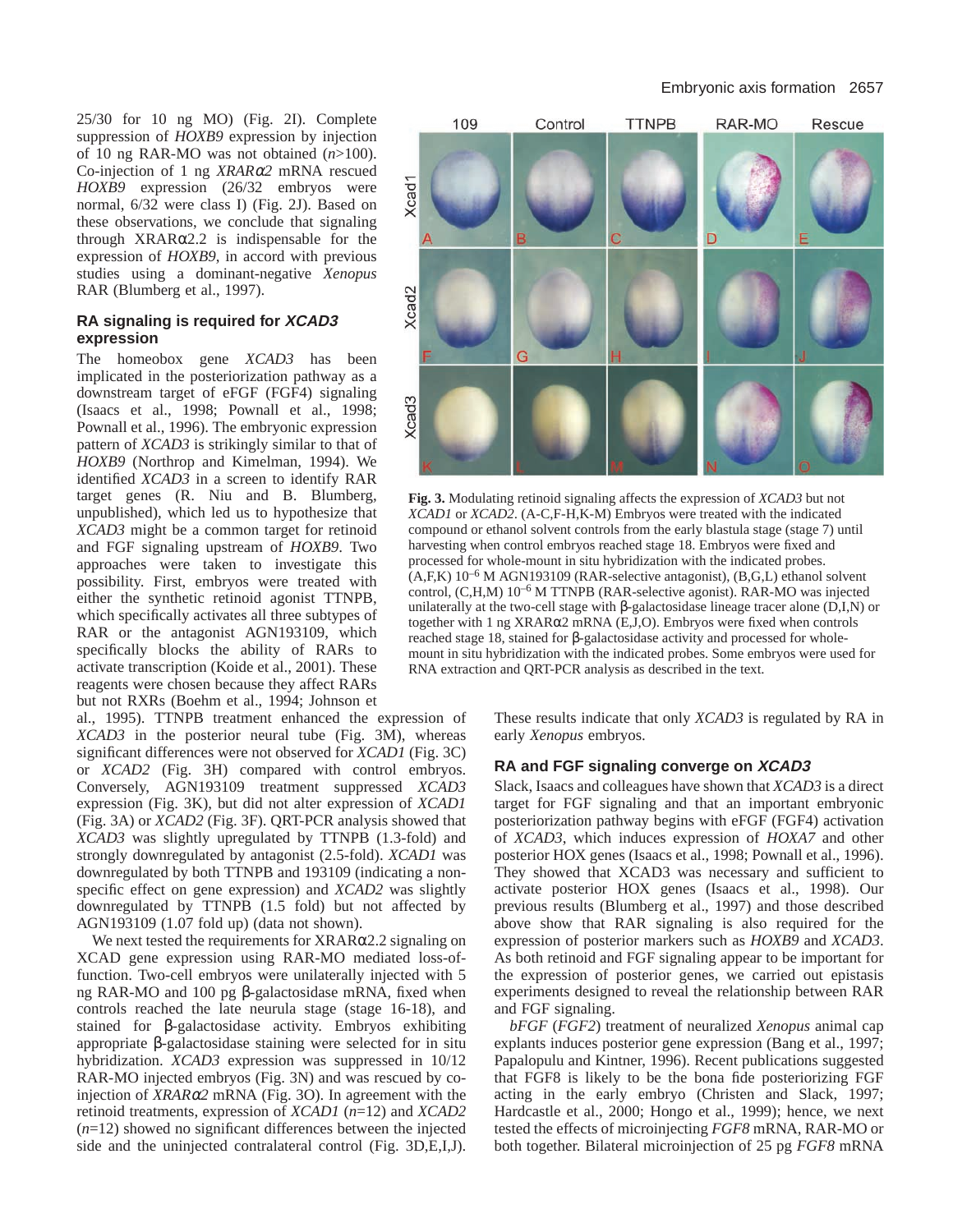#### 2658 Development 131 (11) Research article

into two-cell embryos led to ectopic and enhanced expression of *XCAD3* and *HOXB9* in anterior neural tissues (*n*=16/19; Fig. 4C,H). The observed anterior expansion of *XCAD3* and *HOXB9* was similar to that observed for *eFGF* overexpression (Pownall et al., 1996). We next asked whether FGF signaling is downstream of RAR signaling by testing whether *FGF8* overexpression could rescue the effects of the RAR-MO on posterior gene expression. Injection of RAR-MO (10 ng) suppressed expression of *XCAD3* (*n*=8/11) and *HOXB9* (*n*=10/11) (Fig. 4B,G). Co-injection of as much as 50 pg of *FGF8* mRNA could not rescue expression of either gene (*n*=10/11 for each gene; Fig. 4D,I). Lineage traced, unilateral microinjections confirmed this observation (Fig. 4E,J). Therefore, we infer that FGF8 signaling is not downstream of RAR signaling.

It has previously been shown that

expression of a dominant-negative FGF receptor 1 (*FGFR1*) mutant (*XFD*) in early *Xenopus* embryos suppressed expression of *HOXB9* and *XCAD3* (Pownall et al., 1998). We confirmed this observation by microinjecting 1 ng XFD mRNA together with 100 pg of β-galactosidase mRNA into one blastomere of two- or four-cell embryos. Embryos were fixed and stained for β-galactosidase activity when untreated siblings reached stage 18. *XFD* injection typically delays morphogenesis during gastrulation and neurulation leaving the dorsal side of the embryos open, showing endodermal cells that would otherwise be covered by the mesodermal and ectodermal layers during gastrula and neurula stages (Amaya et al., 1991) (Fig. 5). As the closing edge of the ectodermal layer of *XFD*-overexpressing embryos is the presumptive posterior neural tube region, we selected embryos showing β-galactosidase staining in this region for in situ analysis. *HOXB9* and *XCAD3* expression were unaffected in the uninjected side whereas the neural tube region of the injected side did not express either *HOXB9* or *XCAD3* (*n*=40/40) (Fig. 5A,D). Treatment of *XFD*-overexpressing embryos with 10–6 M all-*trans*-RA did not rescue expression of either *HOXB9* or *XCAD3* in the injected side (*n*=12/12) (Fig. 5B,E). Co-injection of 1 ng *XRAR*α*2.2* mRNA with *XFD* partially rescued *HOXB9* (*n*=4/10) and *XCAD3* (*n*=2/10) expression (data not shown). Co-injection of the constitutively active VP16-XRARα2 (Blumberg, 1997; Koide et al., 2001) yielded nearly complete rescue of both *HOXB9* (*n*=14/16) and *XCAD3* (*n*=16/16) (Fig. 5C,F). Complete rescue by the constitutively active (ligand-independent) RAR and partial rescue by the wild-type RAR suggests that both the expression of *XRAR*α*2.2* and the synthesis of RA are deficient in *XFD* injected embryos. These results suggest that retinoid signaling through XRARα2.2 is required for FGF signaling to induce posterior genes in the neural ectoderm, which may place RAR downstream of FGF signaling in neural patterning.

## **FGF signaling is required for the expression of RA signaling pathway components**

One possible explanation for the results described above is



**Fig. 4.** FGF8 cannot rescue the effects of XRARα2.2 loss-of-function on posterior marker genes. Embryos were microinjected at the two-cell stage with the indicated reagents, allowed to develop until controls reached stage 18 and processed for whole-mount in situ hybridization with either HOXB9 (A-E) or XCAD3 (F-J) probes.

that FGF signaling regulates the RAR signaling pathway. Therefore, we examined the effects of XFD-mediated FGF loss-of-function on the expression of mRNAs encoding *XRAR*α, the RA-synthesizing enzyme *RALDH2* and the RAdegrading enzyme *CYP26*. Embryos were fixed at stage 11 and those showing β-gal expression in the region of the blastopore were selected for in situ analysis. As previously reported, XFD blocks *XCAD3* expression at this stage (Pownall et al., 1998; Pownall et al., 1996) (Fig. 6B). *XRAR*<sup>α</sup> and *XCAD3* are expressed in similar patterns at stage 11 and we found that XFD also inhibits the expression of *XRAR*<sup>α</sup> (Fig. 6d). Strikingly, XFD also led to the downregulation of *RALDH2*



**Fig. 5.** A constitutively active RAR, but not RA, can rescue the effects of FGF gene loss-of-function on posterior markers. Embryos were microinjected unilaterally at the two cell stage with βgalactosidase mRNA as lineage tracer and (A,D) 1 ng of XFD mRNA, (B,E) 1 ng of *XFD* mRNA then treated with  $10^{-6}$  M atRA, or (C,F) 1 ng of *XFD* and 1 ng VP16-XRARα2 mRNA. When control embryos reached stage 18, the embryos were fixed, stained for βgalactosidase activity and processed for whole-mount in situ hybridization with either *HOXB9* (A-C) or *XCAD3* (D-F) probes.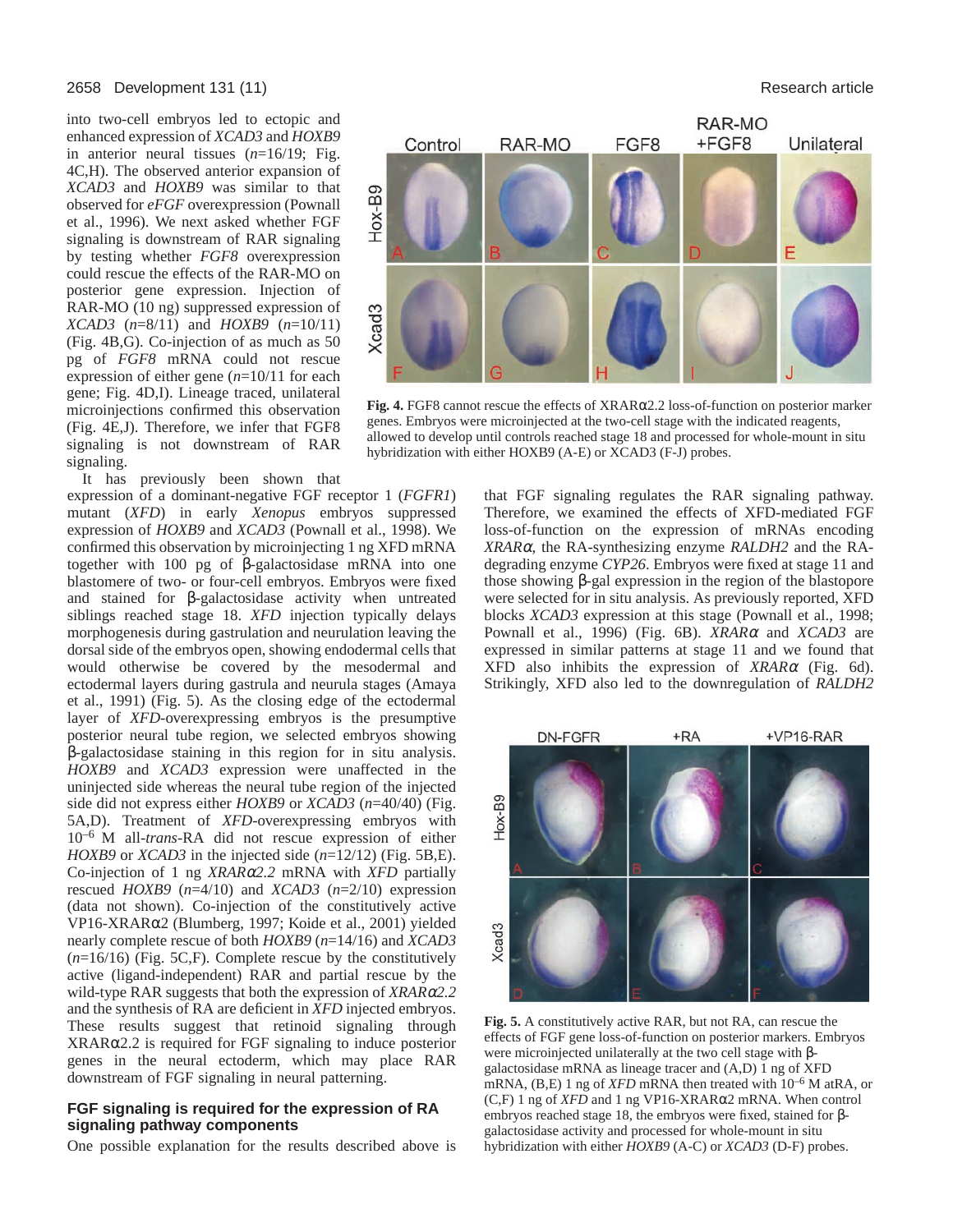

**Fig. 6.** FGF gene loss of function alters the expression of RAR signaling pathway components in microinjected embryos. Embryos were microinjected unilaterally into one blastomere at the two- or four-cell stage with 1 ng of *XFD* mRNA and β-galactosidase mRNA as lineage tracer. Embryos were allowed to develop until controls reached stage 11 then fixed and processed for whole-mount in situ hybridization with the probes (A,B) *XCAD3*, (C,D) *XRAR*α, (E,F) *RALDH2* or (G,H) *CYP26*.

(Fig. 6F) in the injected cells. These results are consistent with the rescue experiments shown in Fig. 5. *CYP26* is normally expressed dorsally and in the lateral mesoderm of gastrula embryos (de Roos et al., 1999; Hollemann et al., 1998). XFD did not inhibit the dorsal expression of CYP26 but strongly inhibited it in the lateral and ventral regions of the embryo (Fig. 6H).

Another approach to show the dependence of RAR on FGF relies on the ability of FGF8 to modulate the expression of RAR pathway components in animal cap explants. Embryos were injected bilaterally at the two-cell stage with 50 pg of mRNA encoding *FGF8* and animal caps were cut at or before stage 9 (Sive et al., 2000). The isolated animal caps were either cultured in MBS or MBS containing 10–6 M all-trans RA and allowed to develop until untreated siblings reached stage 18 when RNA was prepared from the caps. The expression of *XCAD3*, *XRAR*α*2*, *RALDH2*, *CYP26* and the control histone H4 were evaluated using QRT-PCR in untreated caps whereas *XCAD3*, *eFGF*, *FGF8*, *FGFR1* and histone H4 were evaluated in RA-treated caps (Fig. 7). FGF8 upregulated the expression of *XCAD3*, *XRAR*α*2*, *RALDH2* and *CYP26* (Fig. 7A). Taken together with the loss-of-function experiments described above, this suggests that the expression of components in the RAR signaling pathway, in vivo, depends on FGF signaling.



**Fig. 7.** FGF8 and RA induce members of the other signaling pathways in animal caps. Embryos were microinjected with mRNA encoding FGF8 mRNA. Caps were cut from FGF8 or control embryos at or before stage 9 and allowed to develop until untreated sibling embryos reached stage 20 in the presence or absence of 10–6 M all-trans RA. RNA was prepared from the caps and control embryos and QRT-PCR analysis performed with the indicated primer sets. Experiments were performed in triplicate and reproduced in independent experiments (Student's paired *t*-test). *P*<0.03 for all data sets.

## **RAR**α **regulates FGF signaling**

Although it is clear from the results shown above that the expression of RAR signaling pathway components requires FGF function, the effects of removing FGF and RAR function were not identical (compare Fig. 2 with Fig. 5), which cannot be explained by a simple linear pathway. RA treatment led to upregulation of *FGFR1*, *FGFR4* and *FGF8* compared with controls in animal caps (Fig. 7B). We detected small amount of *eFGF* in whole stage 18 embryos but were unable to detect it in animal caps (data not shown). It is possible that RAR signaling is required for the initiation or maintenance of the components in the FGF pathway; therefore, we decided to test the effects of the RAR-MO on FGF signaling pathway components.

RAR-MO was unilaterally microinjected into two-cell embryos together with β-galactosidase lineage tracer. Embryos were fixed when controls reached stage 18-20, stained for βgalactosidase activity then processed for whole-mount in situ hybridization. The RAR-MO elicited an increase in the size and staining intensity of the anterior lateral epidermal crescent expression domain of *FGF8* (Christen and Slack, 1997) (Fig. 8B), which was restored by microinjection of *XRAR*α*2* mRNA (Fig. 8C). Posterior expression near the blastopore was slightly enhanced and extended anteriorly in RAR-MO injected embryos (Fig. 8E) and rescued by co-injection of *XRAR*α*2* mRNA (Fig. 8F). Overall, we observed relatively minor, but reproducible changes in the expression of *FGF8* in RAR-MO injected embryos.

In contrast to the modest effects on *FGF8* mRNA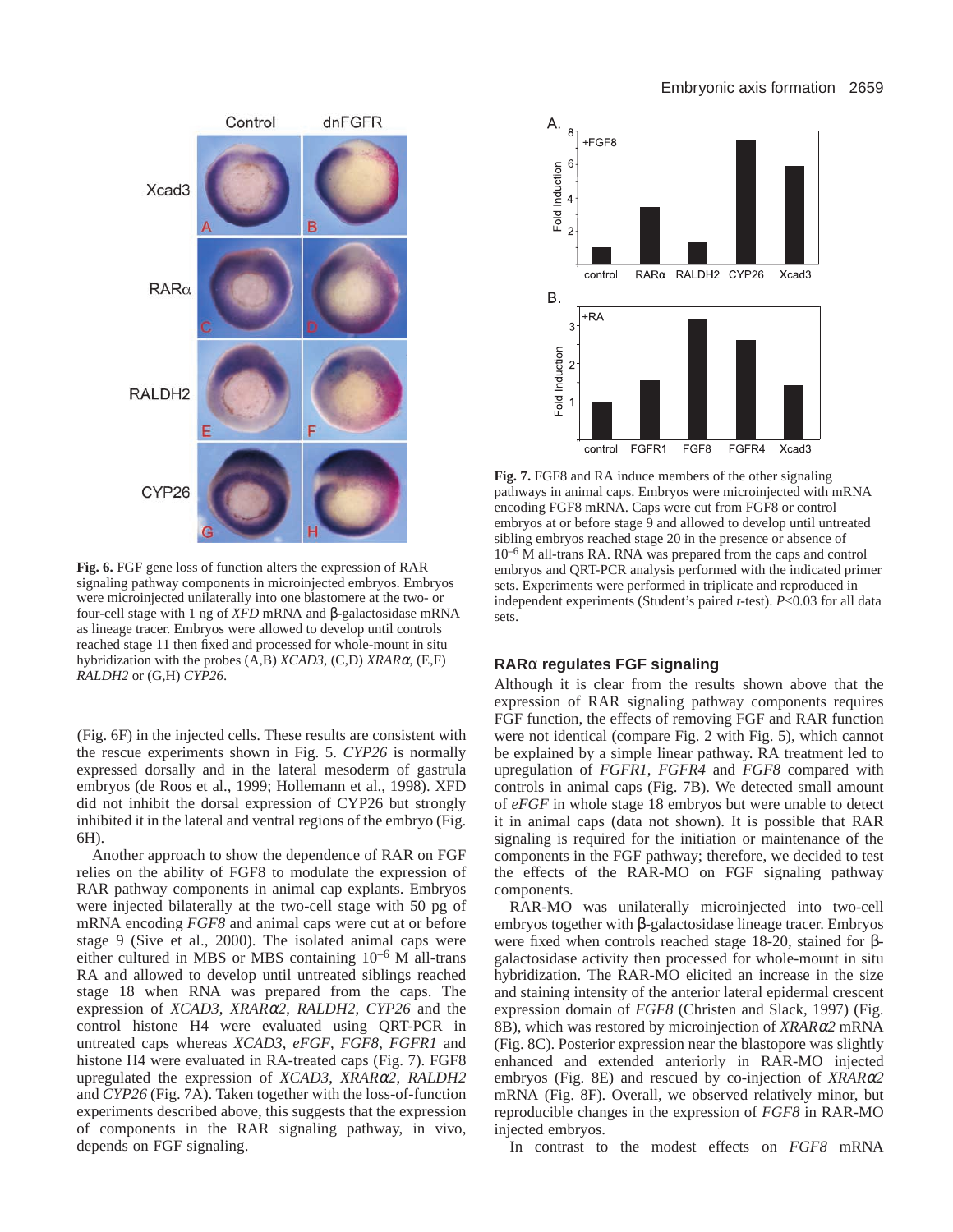#### 2660 Development 131 (11) Research article

expression, RAR-MO injection led to strong effects on *FGFR4* and *FGFR1* expression. In the anterior region, RAR-MO led to a lateral expansion of *FGFR4* with a concomitant loss of regional boundaries seen in control embryos (Fig. 8G) or in the uninjected contralateral side (Fig. 8H). Strikingly, posterior expression of *FGFR4* in the spinal cord was strongly inhibited by RAR-MO injection (Fig. 8K). *FGFR1* was strongly downregulated throughout the embryo by RAR-MO injection (Fig. 8N,Q). The effects of microinjecting the RAR-MO could be rescued by co-injection of *XRAR*α*2* mRNA, demonstrating its specificity (Fig. 8I,L,O,R). These results suggest that signaling through XRARα2 is required for the correct expression of these FGF signaling pathway components.



**Fig. 8.** *XRAR*α*2.2* loss-of-function alters the expression of *FGF8*, *FGFR4* and *FGFR1*. Embryos were microinjected unilaterally with β-galactosidase mRNA plus 10 ng RAR-MO or 10 ng RAR-MO plus 1 ng *XRAR*α*2* mRNA. Embryos were fixed when control uninjected embryos reached stage 18, stained for β-galactosidase activity and then processed for in situ hybridization with *FGF8* (A-F), *FGFR4* (G-L) or *FGR1* (M-R) probes.

## **RA signaling is required both upstream and downstream of XCAD3**

It has been suggested that posterior HOX genes are regulated by caudal family genes based on the effects of *XCAD3* loss of function (Isaacs et al., 1998) and the identification of CDXbinding motifs in HOX gene promoters (Subramanian et al., 1995). Knockout and transgenic mouse studies with caudal family genes showed alterations in HOX gene expression (Charite et al., 1998; Subramanian et al., 1995). Posterior HOX genes are also known to be sensitive to RA in cell culture (Simeone et al., 1991; Simeone et al., 1990; Simeone et al., 1995), and in mouse (Gavalas and Krumlauf, 2000; Kessel, 1992; Kessel and Gruss, 1991; Ogura and Evans, 1995a; Ogura and Evans, 1995b) and *Xenopus* embryos (Durston et al., 1998; Godsave et al., 1998; van der Wees et al., 1998). One possible inference that can be drawn from the experiments described above is that RAR regulates *HOXB9* through the function of XCAD3, because *XCAD3* expression requires XRARα (Figs 3, 4). However, those experiments do not rule out the possibility that RAR signaling directly regulates the expression of *HOXB9* and perhaps other HOX genes. Several known and putative retinoic acid response elements have been identified in HOX genes (Dupe et al., 1997; Huang et al., 2002; Huang et al., 1998; Marshall et al., 1994; Ogura and Evans, 1995a; Zhang et al., 1997) suggesting that RAR may act in concert with XCAD3 and perhaps other factors, instead of acting upstream of XCAD3 within a strict hierarchy. Therefore, we examined this possibility by co-injecting the RAR-MO together with *XCAD3* mRNA. If XCAD3 is strictly downstream of XRARα2 in the regulation of *HOXB9*, microinjection of *XCAD3* mRNA should rescue the effects of RAR-MO on *HOXB9*. *XCAD3* overexpression induced ectopic anterior neural expression of *HOXB9* (*n*=8/8; Fig. 9C) as previously reported (Isaacs et al., 1998; Pownall et al., 1998). Injection of the RAR-MO alone led to strong downregulation

![](_page_7_Figure_7.jpeg)

**Fig. 9.** XRARα2.2 is required for XCAD3-mediated upregulation of *HOXB9*. Embryos were microinjected with 10 ng RAR-MO (B), 1 ng *XCAD3* mRNA (C) or 10 ng RAR-MO plus 1 ng *XCAD3* mRNA (D-F), then allowed to develop until untreated embryos reached stages 18 (A-D,F) or 23 (E), fixed and processed for whole mount in situ hybridization with *HOXB9*.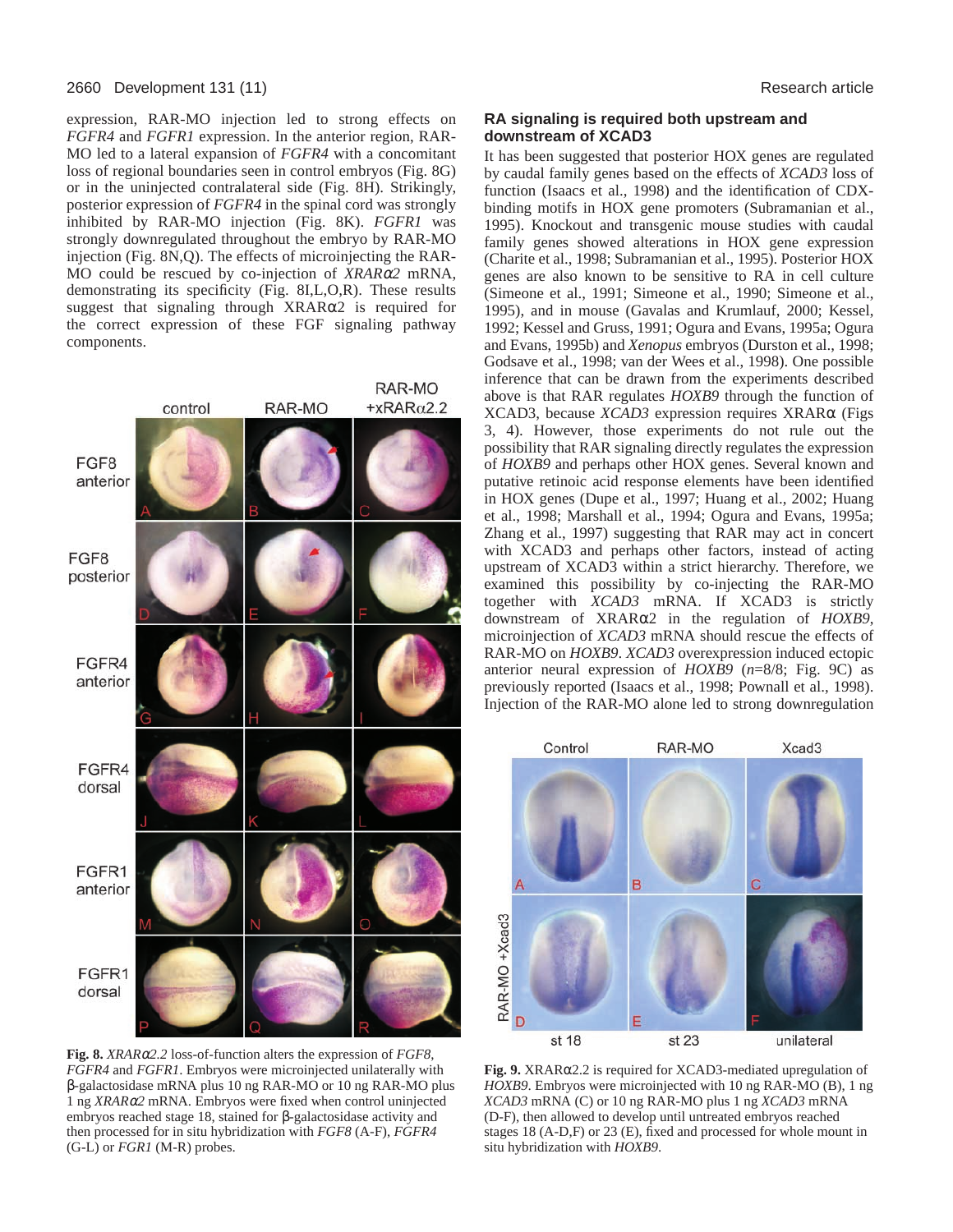![](_page_8_Figure_1.jpeg)

**Fig. 10.** XCAD3 expression requires RAR at early but not late stages. Embryos were treated with either TTNPB (E-H) or AGN193109 (I-L) at the blastula stage and cultured until controls (A-D) reached the indicated stages, fixed and processed for in situ hybridization with XCAD3. (A,C,E,G,I,K) Lateral views; (B,D,F,H,J,L) dorsal views.

of HOXB9 together with a posterior shift in its expression boundary (Fig. 9B). Co-injection of the RAR-MO and *XCAD3* mRNA led to a substantial reduction in the intensity of *HOXB9* staining compared with *XCAD3* or control embryos (*n*=10/10) (Fig. 9D,E) although *HOXB9* expression was never completely eliminated. Unilateral injections confirmed that *HOXB9* expression was reduced by the RAR-MO, even in the presence of overexpressed *XCAD3* (Fig. 9F). These results suggest that XRARα2 is required both upstream and downstream of XCAD3.

## **Temporal requirement for RAR signaling in posterior gene expression**

Although the results presented above clearly demonstrate that RAR signaling is required for the expression of XCAD3 and HOXB9, there are published data from other laboratories suggesting that retinoid signaling is not required for posterior gene expression (see Discussion). One possible explanation for these disparate results is that posterior gene expression occurs in two phases. The first would require early retinoid signaling for the establishment of posterior gene expression, whereas the second phase would be retinoid independent. In this scenario, the stage at which embryos are analyzed would play an important role in determining whether or not posterior markers were expressed. To test this possibility, we treated embryos with either TTNPB or AGN193109 continuously from the blastula stage (stage 9) and then evaluated *XCAD3* expression at early (stage 16) and late (stage 26) stages. In accordance with our model, antagonist treatment led to a substantial downregulation of *XCAD3* at stage 16 (Fig. 10I,J) whereas the expression of *XCAD3* appeared essentially normal at stage 26 (Fig. 10K,L). TTNPB treatment led to an increase in *XCAD3* expression at stage 16 (Fig. 10E,F), whereas the expression had normalized by stage 26, save for the apparent loss of *XCAD3* expression in the extreme posterior of the embryo (Fig. 10G,H). Interestingly, this is the same region where *CYP26* is normally expressed (Hollemann et al., 1998). We infer from these results that the early expression of *XCAD3* requires retinoid signaling whereas later expression does not.

# **Discussion**

## **RA and FGF signaling in neural posteriorization**

Activities of three distinct types of intercellular signaling pathways (WNTs, FGFs and retinoids) contribute to the transforming (posteriorizing) signal in Nieuwkoop's

activation-transformation model. Loss-of-function analyses indicate that these factors are all required for posterior patterning but the interrelationships and dependencies among the pathways were unclear. We focused on the relationship between RA and FGF signaling in specifying posterior neural structures. The observations that both FGF (Isaacs et al., 1998; Pownall et al., 1996) and retinoid signaling (Blumberg et al., 1997) are required for the expression of posterior HOX genes led us to hypothesize that these pathways converge on one or more common target genes. *XCAD3* is a key downstream gene in the FGF-mediated posteriorization pathway and retinoids have been shown to influence the expression of caudal family genes in other systems (Allan et al., 2001; Houle et al., 2000; Prinos et al., 2001), making XCAD genes likely targets for both retinoid and FGF signaling. Indeed, we found that modulating retinoid signaling with RAR agonists or antagonists predictably altered the expression of *XCAD3* (Fig. 3) and that RARα2.2 is required for the expression of *XCAD3* (Figs 3, 4) and *HOXB9* (Figs 2, 4).

Overexpression of the dominant-negative FGF receptor 1 (*XFD*) mRNA suppresses mesoderm formation (Amaya et al., 1993) and the expression of posterior neural genes (Fig. 5) (Pownall et al., 1998; Pownall et al., 1996). Microinjection of the constitutively active VP16-*XRAR*α*2* completely rescued *XCAD3* and *HOXB9* expression in *XFD*-injected embryos, whereas *XRAR*α*2* led to partial rescue and RA treatment did not rescue at all (Fig. 5). Therefore, we infer that XFD is downregulating a crucial component of retinoid signaling. The failure of RA to rescue the effects of *XFD* overexpression suggests that expression of the receptor itself is the key missing component, although the incomplete rescue elicited by the wild-type receptor also implicates retinoid synthesis. The constitutively active receptor does not require endogenous RARs or RA, and therefore would be expected to rescue if retinoid is downstream of FGF signaling.

Inhibition of posterior gene expression by RAR-MOmediated *XRAR*α*2.2* loss of function could not be overcome by overexpressing *FGF8* (Fig. 4) or *XCAD3* (Fig. 9). The suppression of genes involved in RA signaling such as *XRAR*α*2*, *RALDH2* and *CYP26* by *XFD* injection (Fig. 6) is consistent with a model wherein FGF signaling modulates RAR signaling by regulating the availability of components in the RAR signaling pathway. Zygotic expression of *XRAR*α, *RALDH2* and *CYP26* is detectable from the onset of gastrulation in the periblastoporal region (Fig. 6) where various FGF signaling pathway components are also expressed (Golub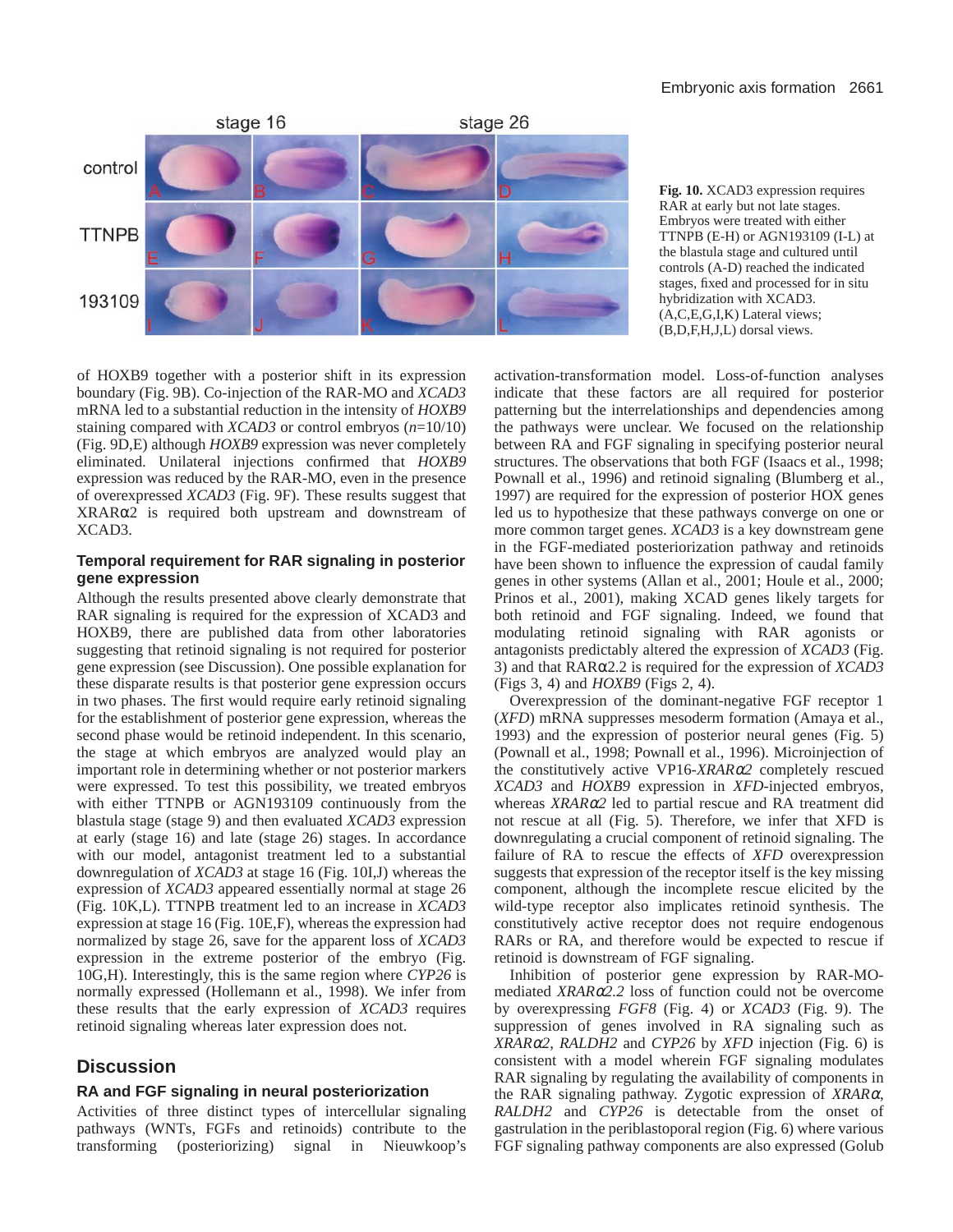et al., 2000; Hongo et al., 1999; Isaacs et al., 1995; Lombardo et al., 1998; Song and Slack, 1994; Song and Slack, 1996). We note that XRARα, XRARγ and bioactive retinoids are all present in the unfertilized egg (Blumberg et al., 1992). As RAR signaling is required for the expression of FGF receptors in neural tissue (Fig. 9), it is possible that the maternally expressed RAR genes are permissive for FGF signaling which is, in turn, instructive for the zygotic expression of RAR pathway components.

FGF gene and *XFD* overexpression experiments using *Xenopus* embryos suggested that FGF signaling is essential for neural posteriorization (Cox and Hemmati-Brivanlou, 1995; Kengaku and Okamoto, 1995; Lamb and Harland, 1995). Analysis of transgenic frogs overexpressing *XFD* yielded somewhat conflicting results with one group suggesting that FGF signaling is involved in gastrulation, but not in posteriorization (Kroll and Amaya, 1996), and another demonstrating an absolute requirement for FGF signaling in neural posteriorization (Pownall et al., 1998). The discrepancy between mRNA injections and the two transgenic studies could be due to the different timing and levels of XFD protein produced from the transgenic promoters, as opposed to the relatively earlier expression of protein from the microinjected mRNA relative to the transgenic promoters. XFD protein might not be produced at sufficient levels early enough in the transgenic *Xenopus* embryo to completely block the zygotic expression of the genes required for RAR signaling. Our observations that inhibition of FGF signaling affected the expression of mRNAs encoding RA pathway components in the early gastrula (Fig. 6) and that RAR-MO injection alters the expression of FGF8, FGFR1 and FGFR4 (Fig. 8) suggests that RAR and FGF signaling crossregulate each other. The observation that RA upregulates *FGF8*, *FGFR1* and *FGFR4* while FGF8 upregulates *RAR*α, *RALDH2* and *CYP26* in animal cap experiments (Fig. 7) supports the existence of a feedback loop that allows these posteriorizing factors to maintain each other's expression. The loss of *FGF8* and *FGF3* expression in *Raldh2*–/– mice (Niederreither et al., 1999) is also consistent with our findings.

# **RA signaling is involved in multiple steps of neural posteriorization**

The alteration in the expression of FGF signaling components by the RAR-MO (Fig. 8) together with the requirement for FGF signaling to express RAR pathway components (Fig. 6) supports the existence of such a mutual feedback loop. Isaacs and colleagues showed that XCAD3 upregulates *HOXB9* expression in *Xenopus* embryos using gain- and loss-offunction experiments (Isaacs et al., 1998; Pownall et al., 1998; Pownall et al., 1996). Their model was further supported by the identification of caudal/Cdx homeodomain-binding sites in the promoters of region of mouse and chick HOX genes (Charite et al., 1998; Subramanian et al., 1995). We noted that ectopic expression of *HOXB9* induced by *XCAD3* overexpression is restricted to the neural tube (Fig. 9C) and next examined the role of *XRAR*<sup>α</sup> in *HOXB9* expression. Injection of *XCAD3* mRNA alone induced ectopic expression of *HOXB9* anterior to where it is normally expressed (Fig. 9C). Co-injection of the RAR-MO led to severely reduced expression of *HOXB9* throughout the embryo (Fig. 9D-F), suggesting that RAR function is required for XCAD3 to induce

expression of *HOXB9*. Expression of *HOXB9* (Fig. 9C) is limited to neural regions after *XCAD3* overexpression, suggesting that other factors are responsible for permitting or restricting *HOXB9* expression to the developing neural tube.

# **RAR signaling and regional boundaries within the developing CNS**

The expression of *XCAD3* and *HOXB9* is reduced by RAR antagonists and receptor loss of function. Loss of *XCAD3* and *HOXB9* expression resulting from XFD-mediated blockade of FGF signaling can be rescued by co-injection of the constitutively active VP16-XRARα2 (Fig. 5). Therefore, we infer that RAR functions in the spinal cord region as a transcriptional activator, downstream of FGF signaling. This function for RAR is consistent with the restricted expression of the RA-synthesizing enzyme, *RALDH2*, in the spinal cord and lateral mesoderm of early frog embryos (Chen et al., 2001) and with RA rescue of posterior gene expression in XFD treated zebrafish embryos (Kudoh et al., 2002) or *Xenopus* animal cap explants (Bang et al., 1997). Increasing RAR signaling by microinjecting VP16-XRARα1 (Blumberg, 1997), treating embryos with RA or microinjecting *XRALDH2* (Chen et al., 2001) induces an anterior shift in the expression boundaries of midbrain and hindbrain markers. However, the position of the anterior border of *HOXB9* and *XCAD3* expression is unaffected by increases in RAR signaling (Fig. 5) (Blumberg, 1997; Chen et al., 2001) suggesting that RAR signaling is not responsible for setting this boundary. When expression of *HOXB9* (Fig. 5C) or *XCAD3* (Fig. 5F) is rescued by *XRAR*α*2* or VP16-*XRAR*α*2* in XFD injected embryos, the anterior border of the rescued expression is similar to that in the uninjected control side of the embryo. This argues that FGF signaling is probably not involved in regulating the anterior boundary of posterior marker expression. *FGF8* and *XCAD3* overexpression can elicit ectopic *HOXB9* expression in the anterior (Fig. 4). Both are required for XRARα expression but also need *XRAR*α*2.2* to exert their effects on downstream genes such as *HOXB9*. The insufficiency of VP16-*XRAR*α*2* (which activates transcription of RAR target genes strongly in the absence of retinoid ligands) to ectopically induce HOXB9 or *XCAD3*, argues against *CYP26* (which degrades RA) being the major factor blocking the expression of posterior genes in the head, as has been suggested for the zebrafish (Kudoh et al., 2002).

Inhibition of RAR signaling using an RAR antagonist or dominant-negative RAR led to the upregulation of anterior markers (Koide et al., 2001) and a caudal shift in the expression boundaries of anterior and hindbrain markers in frog embryos (Blumberg et al., 1997). Similar results were obtained by overexpressing the RA catabolizing enzyme *CYP26* (de Roos et al., 1999; Hollemann et al., 1998; Maden, 1999) in frog embryos or treating chick embryos with RAR antagonists (Dupe and Lumsden, 2001). Kudoh and colleagues recently showed that knockdown of *CYP26* expression led to downregulation of the anterior marker *OTX2* and anterior expansion of *HOXB1B*, *MEIS3* and *IRO3* (Kudoh et al., 2002). We previously reported that unlike the hindbrain and spinal cord, which require RAR as a transcriptional activator, RARα is required as a transcriptional repressor to allow anterior patterning (Koide et al., 2001). This aspect of RAR function coincides with the expression of the RA degrading enzyme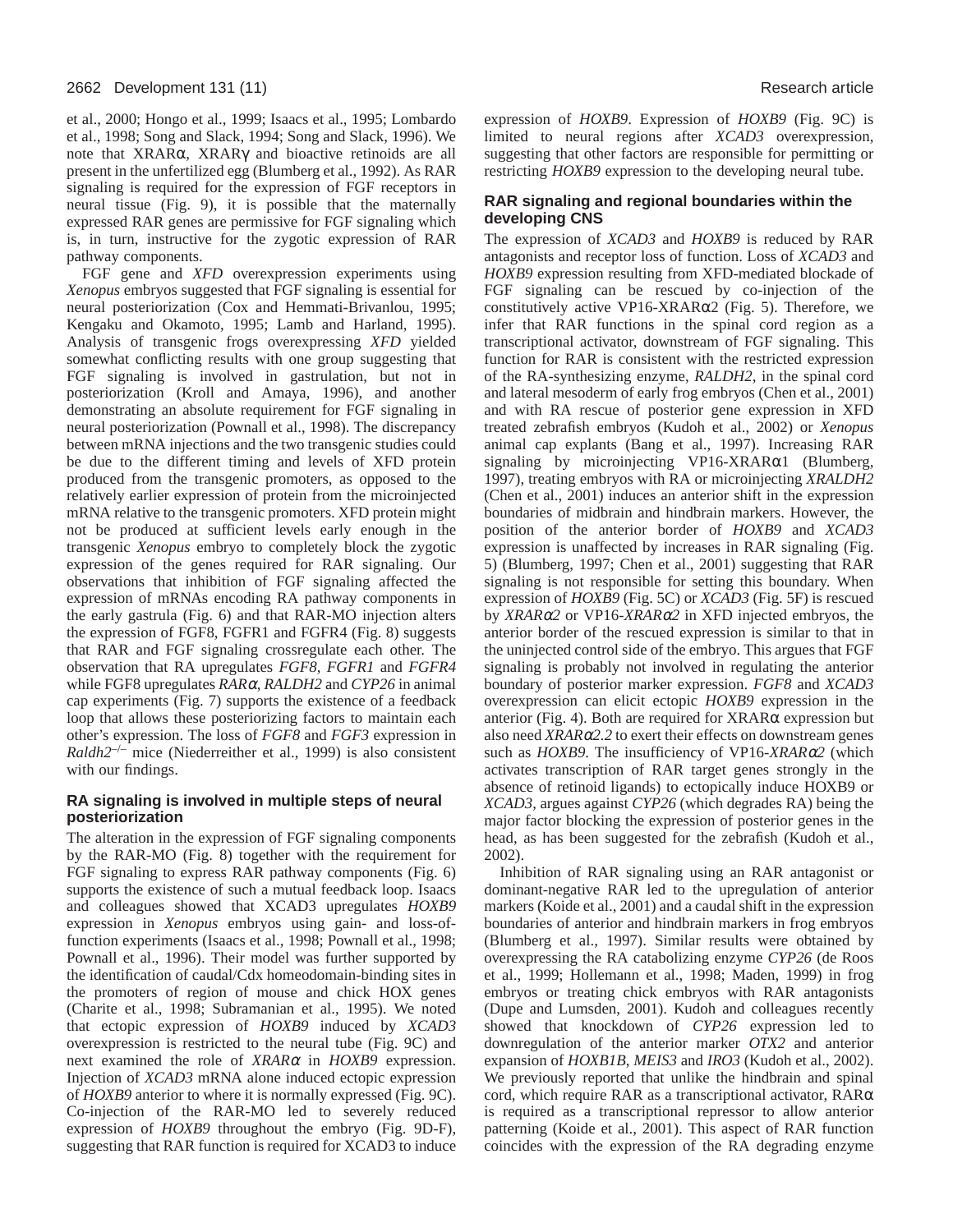*CYP26* in regions anterior to the hindbrain (de Roos et al., 1999; Hollemann et al., 1998). Taken together, these results suggest that a delicate balance exists between RAR-mediated repression of target genes in the head that is required for anterior patterning and the RAR-mediated activation of target genes that is indispensable for the expression of posterior neural markers. The expression of region-specific markers in the hindbrain is exquisitely sensitive to alterations in RA signaling (Godsave et al., 1998; Kolm et al., 1997; van der Wees et al., 1998). Lumsden and colleagues showed convincingly that RA acts as a classic morphogen in the hindbrain but that it appeared to be generated locally at precise levels rather than forming a long-range gradient (Dupe and Lumsden, 2001). In the absence of retinoid signaling the hindbrain develops as a default R4, whereas increasing RAsignaling yields posterior rhombomeres in a concentrationdependent fashion (Dupe and Lumsden, 2001).

## **Is there a role for retinoids and retinoid receptors other than in the hindbrain?**

Although it is now well established that position in the hindbrain is set by precisely delivered levels of RA (Bel-Vialar et al., 2002; Chen et al., 2001; Dupe and Lumsden, 2001; Godsave et al., 1998; Hollemann et al., 1998; Kolm et al., 1997; van der Wees et al., 1998) the role of retinoids and retinoid receptors anterior and posterior to the hindbrain remains controversial. For example, we showed that inhibition of RAR function by overexpressing a dominant negative *XRAR*α*1* led to posterior expansion of the forebrain marker *OTX2*, a posterior shift in the expression of the midbrain marker *EN2*, a posterior shift in the rhombomere 3 expression and loss of the rhombomere 5 expression of the hindbrain marker *KROX20* and downregulation of the posterior markers *HOXB9*, *XLIM1* and *N-tubulin* (Blumberg et al., 1997). By contrast, increasing RAR function by microinjecting the constitutively active VP16-*XRAR*α*1* led to the opposite effect: a decreased and anterior shift in the expression border of *OTX2* and rostral shifts in *EN2* and *KROX20* expression although the anterior boundary of *HOXB9* expression was unaffected (Blumberg et al., 1997). Thus, we concluded that RARs were required for correct positional specification along the entire AP axis (Blumberg, 1997; Blumberg et al., 1997).

In contrast to our results, Sive and colleagues used a dominant-negative *Xenopus* RARα2.2 to show that interfering with retinoid signaling altered hindbrain pattering in *Xenopus* but had no observable effects on anterior (*XCG*, *OTX2*) or posterior (*HOXB9*) gene expression (Kolm et al., 1997). Durston and colleagues used a dominant-negative chicken RARα2 and came to a similar conclusion: that inhibition of RAR function substantially altered the expression patterns of certain genes expressed in the hindbrain (*KROX20*, *HOXB3*) but not others (*EN2*, *HOXB1*) although their results differed in some details from the previously noted studies (van der Wees et al., 1998). No alterations were noted in the expression patterns of *OTX2*, *HOXB7* and *HOXB9* (van der Wees et al., 1998).

These latter studies have led to the model that retinoids and retinoid receptors are only required for patterning of the hindbrain (Godsave et al., 1998; Niederreither et al., 2000; van der Wees et al., 1998). However, it is also plausible that the hindbrain is extremely sensitive to levels of retinoid signalling,

whereas more anterior and posterior regions might be less sensitive. In this scenario, the efficacy of the reagents used could play an important role in the type of outcome observed. Less potent antagonists or dominant-negative receptors would be expected to show effects in the hindbrain but not in the forebrain or spinal cord. In accordance with this model and consistent with our results using a dominant-negative RAR (Blumberg et al., 1997), decreasing the amount of RA by microinjecting *XCYP26* mRNA into *Xenopus* embryos led to posterior expansion of *OTX2* expression, caudal shifts in the r3 band of *KROX20* and the loss of *KROX20* in r5 (or fusion with r3) (Hollemann et al., 1998). Similarly, increasing RA levels by microinjecting *RALDH2* mRNA into *Xenopus* embryos led to anterior shifts in the expression borders of the midbrain band of *OTX2* expression and of both r3 and r5 expression of *KROX20* (Chen et al., 2001) in accordance with our results using the constitutively active VP16-XRARα1 (Blumberg et al., 1997). No alteration in the expression boundary of *HOXB9* was noted by microinjection of *RALDH2*, *CYP26*, DN-RAR or VP16-RAR mRNAs (Blumberg et al., 1997; Chen et al., 2001; Hollemann et al., 1998). Taken together, these results show that RARs are required in the head as well as the hindbrain, confirming a role for RARs in the anterior regions of the embryo.

As noted above, no changes in *HOXB9* expression were noted in *Xenopus* embryos treated with RA, injected with dominant-negative *Xenopus RAR*α*2.2* or chicken *RAR*α*2* mRNAs (Godsave et al., 1998; Kolm et al., 1997; van der Wees et al., 1998). Consistent with these observations, VAD quail embryos (Maden et al., 1996) and chick embryos electroporated with a dominant-negative *Xenopus RAR*α*1* (Bel-Vialar et al., 2002) show alterations in anterior (3′) HOX genes (*HOXB1*, *HOXB3*, *HOXB4*, *HOXB5*) but not posterior (5′) HOX gene (*HOXB6*, *HOXB9*) expression. These results stand in stark contrast to the results shown above and our previously published data showing inhibition by posterior marker genes after downregulation of RAR function by three different methods: microinjection of a dominant negative RARα1 (Blumberg et al., 1997), morpholino oligonucleotidemediated knockdown of *RAR*α*2.2* (Figs 2, 3, 4, 9) and treatment with the RAR antagonist AGN193109 (Figs 3, 10). One possible resolution for these discrepancies would be for the early and late expression of posterior markers to have different regulatory mechanisms. We propose that the early expression of posterior markers such as *XCAD3* depends on signaling through XRARα2 as a downstream target of FGFs (Figs 5, 10). This early retinoid dependent phase is followed by a later retinoid-independent, FGF-independent stage wherein the expression of these genes recovers, even in the apparent absence of retinoid (Fig. 10I,J) or FGF signaling (Pownall et al., 1998). This model has the advantage of explaining all of the observed data while simultaneously providing a potential function for the posterior expression of genes such as *XRAR*α*2* (Fig. 1) (Sharpe, 1992), *XRAR*α*2* (Ellinger-Ziegelbauer and Dreyer, 1993; Pfeffer and De Robertis, 1994) and *RALDH2* (Chen et al., 2001). Consistent with this proposal, the murine caudal gene, *CDX1* is induced by retinoic acid and downregulated in *Rara*–/–/*Rarg*–/– embryos (Houle et al., 2000). Subsequent experiments showed that *CDX1* expression requires RA for expression only in early stages, later becoming dependent on WNT3A for its continued expression (Prinos et al., 2001). Posterior expression of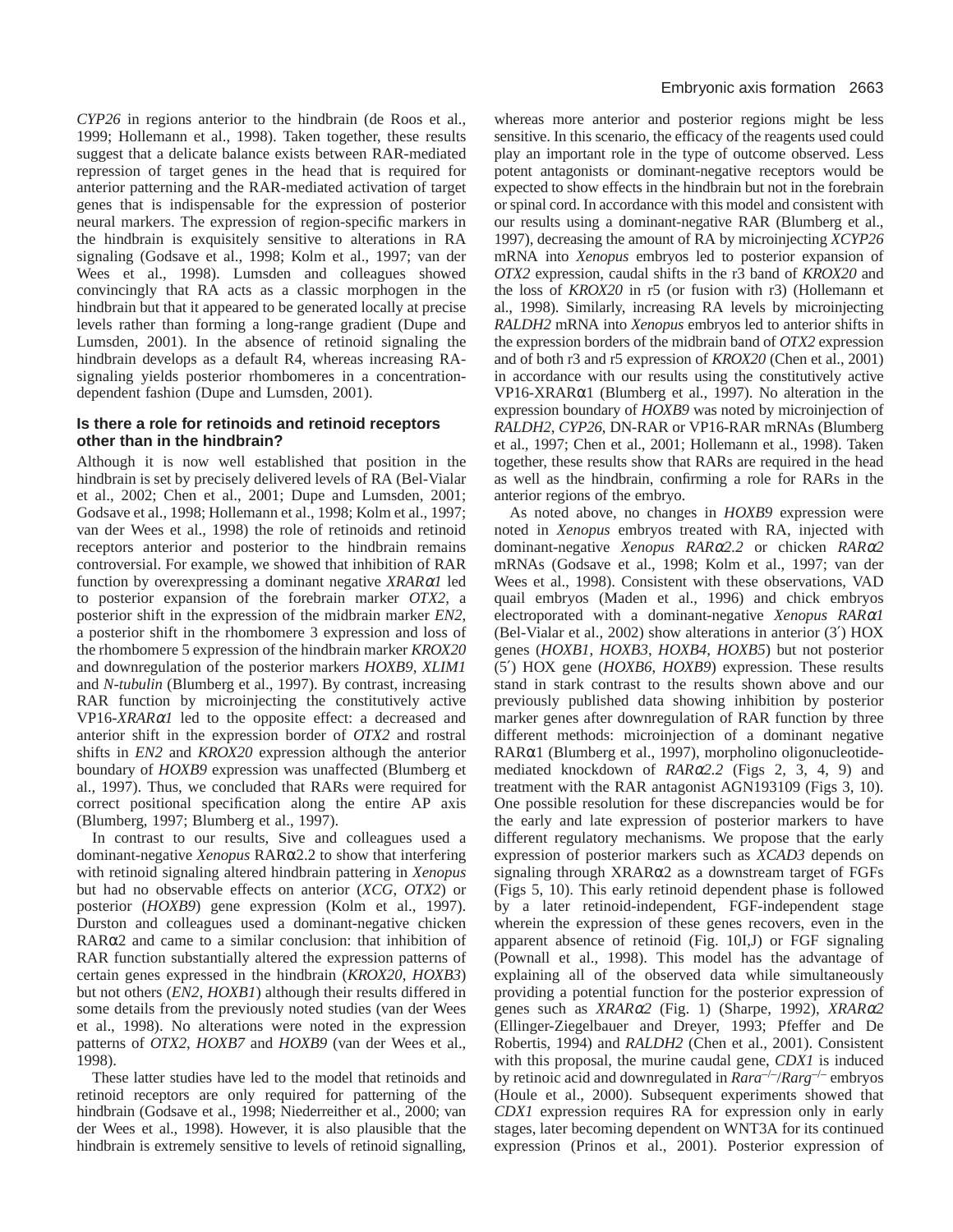*HOXA1* is lost in *Raldh2*–/– embryos at day 8.75 (Niederreither et al., 1999) but has normalized by day 9.5 (Niederreither et al., 2000). *HOXB5A* and *HOXB6B* expression were also shown to be downregulated in no-fin mutant zebrafish, which are deficient in RALDH2 signaling (Grandel et al., 2002).

Experiments in *Xenopus* showed that RAR and FGF signaling patterned largely non-overlapping regions in the embryonic hindbrain and posterior (Kolm et al., 1997), and that XCAD3 is required for the expression of posterior HOX genes as a downstream target of FGF signaling (Isaacs et al., 1998; Pownall et al., 1998; Pownall et al., 1996). 3′ HOX genes that are expressed in the hindbrain and midaxial regions such as *HOXB1*, *HOXB3* and *HOXB4* were shown to be extremely sensitive to retinoid signaling whereas they are insensitive to changes in FGF signaling in both chicken (Bel-Vialar et al., 2002) and *Xenopus* (Epstein et al., 1997; Isaacs et al., 1998). Our data are consistent with an instructive role for RAR signaling in the hindbrain and midaxial regions. By contrast, posterior genes such as *XCAD3* and *HOXB9* require RAR signaling in a permissive role downstream of FGF signaling but are also required for the expression of FGF signaling pathway components. Therefore, we propose that the developing CNS can be divided into three regions that differ with regard to the expression of genes responsive to RAR signaling. In the first region, most anterior neural tissue requires RAR as a transcriptional repressor, reinforced by the action of CYP26 to degrade any RA that might be present outside the restricted areas that require RA, such as the developing eye. The hindbrain represents the limits of the second region, and expresses neither *CYP26* nor *RALDH2*. Hindbrain specification requires localized activation of RAR to express region specific genes specifying rhombomere identity (Dupe and Lumsden, 2001; Maden, 1999; Maden, 2002). The third region, the spinal cord, which is represented by *XCAD3* and *HOXB9* expression, requires RAR as a transcriptional activator in frogs (Figs 5, 10) and zebrafish (Kudoh et al., 2002), although RAR may be playing a permissive, rather than an instructive, role in this process.

Left unexplained is the observation that knockout of multiple murine RARs (e.g.  $Rara^{-/-}/Rarb^{-/-}$ ) is required to obtain unambiguous developmental phenotypes (Mark et al., 1999), whereas our results using morpholino oligonucleotidemediated gene knockdown presented here (Figs 2-4, 8, 9) and elsewhere (Koide et al., 2001) show that one need only inhibit expression of a single RAR isoform to generate consistent phenotypes. This observation becomes rather more remarkable when once considers that retinoids can activate other signaling proteins such as NURR1 (Perlmann and Jansson, 1995; Zetterstrom et al., 1996) RORβ (Stehlin-Gaon et al., 2003) and PPARβ/δ (Shaw et al., 2003). We previously speculated that the maternal expression of *Xenopus RAR*<sup>α</sup> and *RAR*γ mRNAs (Blumberg et al., 1992; Sharpe, 1992), coupled with the relatively late initiation of transcription in *Xenopus* (midblastula, ~4000-cell stage) (Newport and Kirschner, 1982a; Newport and Kirschner, 1982b) compared with mouse (twocell stage) made *Xenopus* more sensitive to perturbations in RAR levels than mouse. The requirement for RAR function relatively early in developmental patterning (Fig. 10) (Koide et al., 2001) is consistent with the possibility that RAR protein might be required too early for loss of expression to be compensated for by upregulation of another RAR gene.

![](_page_11_Figure_5.jpeg)

**Fig. 11.** Schematic model of the interactions among FGF, RAR and XCAD3 signaling pathways.

The experiments described above reveal complex interactions among FGF, XCAD3 and retinoid signaling (Fig. 11). Our results demonstrate that RARs act both upstream and downstream of FGF signaling to pattern the AP axis. *Xenopus* RARα2.2 is required for the correct expression of *FGF8*, *FGFR1* and *FGFR4* (Fig. 8), while FGF signaling is required for the zygotic expression of RAR signaling pathway components (Fig. 6). Embryos deficient in *RAR*<sup>α</sup> do not form heads (Koide et al., 2001) and primary neurons do not differentiate (Blumberg et al., 1997; Sharpe and Goldstone, 2000; Sharpe and Goldstone, 1997). This suggests that retinoid signaling is an essential component of the positional patterning system operational at the very earliest stages of embryonic development. The observations relating retinoid signaling and the expression of neurogenic markers all clearly indicate a subsequent role for retinoids in neuronal differentiation. Activity of the RARs is required for the correct expression of proneural and prepatterning genes operating at the earliest steps of neural development (Franco et al., 1999; Paganelli et al., 2001). Considering that the timing of neuronal differentiation is coupled with that of AP patterning (Papalopulu and Kintner, 1996), it is plausible that retinoid signaling may play a key role in linking these two crucial developmental processes.

We thank K. Cho, I. Blitz, C. Zilinski and members of the Blumberg laboratory for comments on the manuscript, and N. Papalopulu, H. Isaacs and H. Okamoto for contributions of plasmids and probes. Supported by grants from the NIH (GM-60572) and NSF (IBN-9904764) to B.B. J.S. was supported by a grant of the Korea Health 21 R&D Project, Ministry of Health and Welfare, Republic of Korea (01-PJ1-PG1-01CH11-0003).

## **References**

- **Agathon, A., Thisse, C. and Thisse, B.** (2003). The molecular nature of the zebrafish tail organizer. *Nature* **434**, 448-452.
- **Allan, D., Houle, M., Bouchard, N., Meyer, B. I., Gruss, P. and Lohnes, D.** (2001). RARgamma and Cdx1 interactions in vertebral patterning. *Dev. Biol.* **240**, 46-60.
- **Amaya, E., Musci, T. J. and Kirschner, M. W.** (1991). Expression of a dominant negative mutant of the FGF receptor disrupts mesoderm formation in Xenopus embryos. *Cell* **66**, 257-270.
- **Amaya, E., Stein, P. A., Musci, T. J. and Kirschner, M. W.** (1993). FGF signalling in the early specification of mesoderm in Xenopus. *Development* **118**, 477-487.
- **Bang, A. G., Papalopulu, N., Kintner, C. and Goulding, M. D.** (1997). Expression of Pax-3 is initiated in the early neural plate by posteriorizing signals produced by the organizer and by posterior non- axial mesoderm. *Development* **124**, 2075-2085.
- **Bang, A. G., Papalopulu, N., Goulding, M. D. and Kintner, C.** (1999). Expression of Pax-3 in the lateral neural plate is dependent on a Wntmediated signal from posterior nonaxial mesoderm. *Dev. Biol.* **212**, 366- 380.
- **Bel-Vialar, S., Itasaki, N. and Krumlauf, R.** (2002). Initiating Hox gene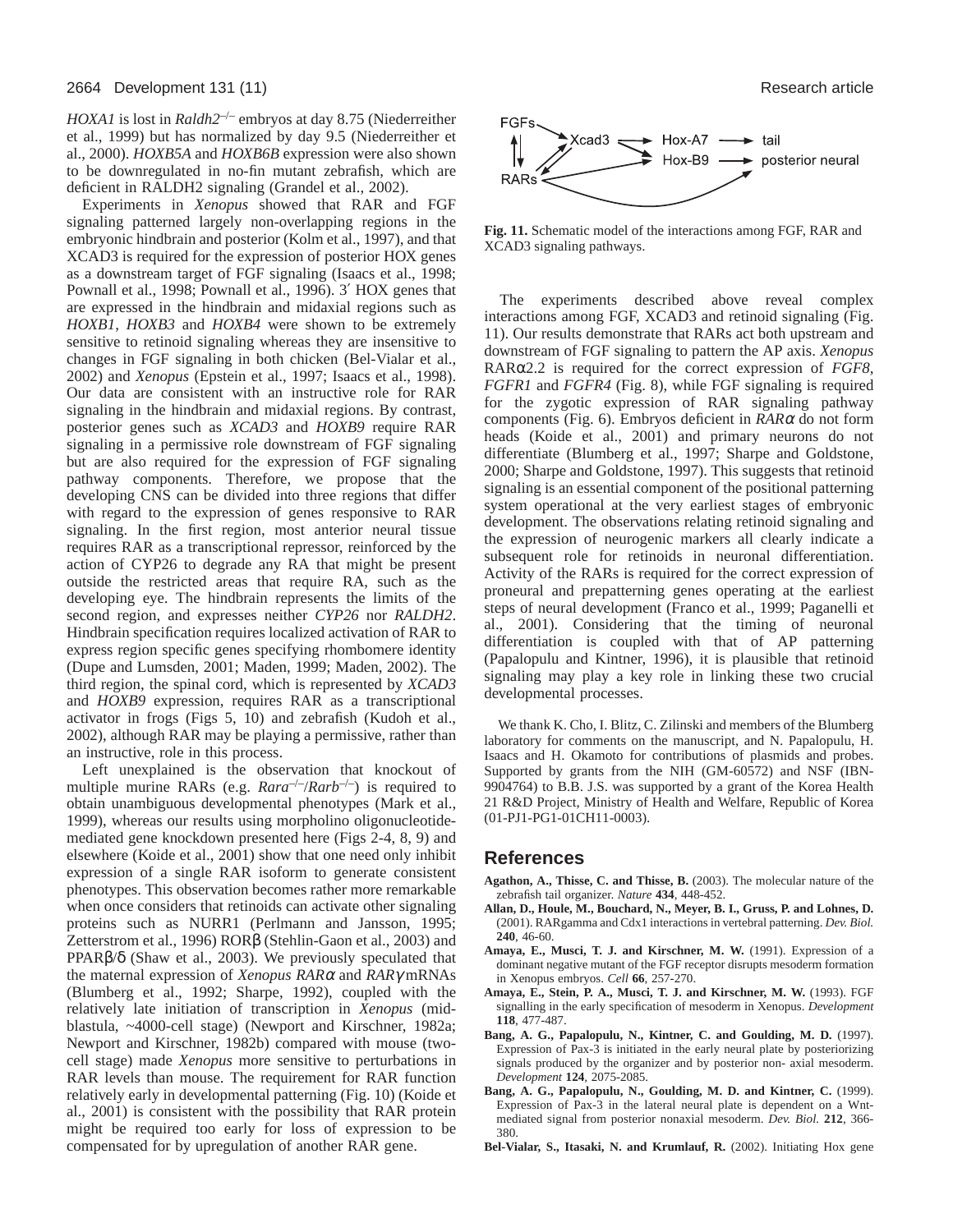expression: in the early chick neural tube differential sensitivity to FGF and RA signaling subdivides the HoxB genes in two distinct groups. *Development* **129**, 5103-5115.

- **Blumberg, B.** (1997). An essential role for retinoid signaling in anteroposterior neural specification and neuronal differentiation. *Semin. Cell Dev. Biol.* **8**, 417-428.
- **Blumberg, B., Wright, C. V. E., de Robertis, E. M. and Cho, K. W. Y.** (1991). Organizer-specific homeobox genes in Xenopus laevis embryos. *Science* **253**, 194-196.
- **Blumberg, B., Mangelsdorf, D. J., Dyck, J., Bittner, D. A., Evans, R. M. and de Robertis, E. M.** (1992). Multiple retinoid-responsive receptors in a single cell: families of RXRs and RARs in the Xenopus egg. *Proc. Natl. Acad. Sci. USA* **89**, 2321-2325.
- **Blumberg, B., Bolado, J., Jr, Derguini, F., Craig, A. G., Moreno, T. A., Charkravarti, D., Heyman, R. A., Buck, J. and Evans, R. M.** (1996). Novel RAR ligands in Xenopus embryos. *Proc. Natl. Acad. Sci. USA* **93**, 4873-4878.
- **Blumberg, B., Bolado, J., Moreno, T. A., Kintner, C., Evans, R. M. and** Papalopulu, N. (1997). An essential role for retinoid signaling in anteroposterior neural patterning. *Development* **124**, 373-379.
- **Boehm, M. F., Zhang, L., Badea, B. A., White, S. K., Mais, D. E., Berger, E., Suto, C. M., Goldman, M. E. and Heyman, R. A.** (1994). Synthesis and structure-activity relationships of novel retinoid X receptor-selective retinoids. *J. Med. Chem.* **37**, 2930-2941.
- **Chambon, P.** (1996). A decade of molecular biology of retinoic acid receptors. *FASEB J.* **10**, 940-954.
- **Charite, J., de Graaff, W., Consten, D., Reijnen, M. J., Korving, J. and Deschamps, J.** (1998). Transducing positional information to the Hox genes: critical interaction of cdx gene products with position-sensitive regulatory elements. *Development* **125**, 4349-4358.
- **Chen, Y., Pollet, N., Niehrs, C. and Pieler, T.** (2001). Increased XRALDH2 activity has a posteriorizing effect on the central nervous system of Xenopus embryos. *Mech. Dev.* **101**, 91-103.
- **Cho, K. W. Y. and de Robertis, E. M.** (1990). Differential activation of Xenopus homeobox genes by mesoderm inducing growth factors and retinoic acid. *Genes Dev.* **4**, 1910-1916.
- **Christen, B. and Slack, J. M.** (1997). FGF-8 is associated with anteroposterior patterning and limb regeneration in Xenopus. *Dev. Biol.* **192**, 455-466.
- **Christian, J. L. and Moon, R. T.** (1993). Interactions between Xwnt-8 and Spemann organizer signaling pathways generate dorsoventral pattern in the embryonic mesoderm of Xenopus. *Genes Dev.* **7**, 13-28.
- **Conlon, F. L., Sedgwick, S. G., Weston, K. M. and Smith, J. C.** (1996). Inhibition of Xbra transcription activation causes defects in mesodermal patterning and reveals autoregulation of Xbra in dorsal mesoderm. *Development* **122**, 2427-2435.
- **Cox, W. G. and Hemmati-Brivanlou, A.** (1995). Caudalization of neural fate by tissue recombination and bFGF. *Development* **121**, 4349-4358.
- **Damm, K., Heyman, R. A., Umesono, K. and Evans, R. M.** (1993). Functional inhibition of retinoic acid response by dominant negative retinoic acid receptor mutants. *Proc. Natl. Acad. Sci. USA* **90**, 2989-2993.
- **de Roos, K., Sonneveld, E., Compaan, B., ten Berge, D., Durston, A. J. and van der Saag, P. T.** (1999). Expression of retinoic acid 4-hydroxylase (CYP26) during mouse and Xenopus laevis embryogenesis. *Mech. Dev.* **82**, 205-211.
- **Dickman, E. D., Thaller, C. and Smith, S. M.** (1997). Temporally-regulated retinoic acid depletion produces specific neural crest, ocular and nervous system defects. *Development* **124**, 3111-3121.
- **Domingos, P. M., Itasaki, N., Jones, S. A., Mercurio, S., Sargent, M. G., Smith, J. C. and Krumlauf, R.** (2001). The Wnt/b-catenin pathway posteriorizes neural tissue in Xenopus by an indirect mechanism requiring FGF signaling. *Dev. Biol.* **239**, 148-160.
- **Doniach, T.** (1995). Basic FGF as an inducer of anteroposterior neural pattern. *Cell* **83**, 1067-1070.
- **Dupe, V., Davenne, M., Brocard, J., Dolle, P., Mark, M., Dierich, A., Chambon, P. and Rijli, F. M.** (1997). In vivo functional analysis of the Hoxa-1 3′ retinoic acid response element (3′RARE). *Development* **124**, 399- 410.
- **Dupe, V. and Lumsden, A.** (2001). Hindbrain patterning involves graded responses to retinoic acid signalling. *Development* **128**, 2199-2208.
- **Durston, A. J., van der Wees, J., Pijnappel, W. W. and Godsave, S. F.** (1998). Retinoids and related signals in early development of the vertebrate central nervous system. *Curr. Top. Dev. Biol.* **40**, 111-175.

**Ellinger-Ziegelbauer, H. and Dreyer, C.** (1993). The pattern of retinoic acid

receptor g (RARg) expression in normal development of Xenopus laevis and after manipulation of the main body axis. *Mech. Dev.* **41**, 33-46.

- **Epstein, M., Pillemer, G., Yelin, R., Yisraeli, J. K. and Fainsod, A.** (1997). Patterning of the embryo along the anterior-posterior axis: the role of the caudal genes. *Development* **124**, 3805-3814.
- **Erter, C. E., Wilm, T. P., Basler, N., Wright, C. V. and Solnica-Krezel, L.** (2001). Wnt8 is required in lateral mesendodermal precursors for neural posteriorization in vivo. *Development* **128**, 3571-3583.
- **Eyal-Giladi, H.** (1954). Dynamic aspects of neural induction. *Arch. Biol.* **65**, 180-259.
- **Fainsod, A., Deissler, K., Yelin, R., Marom, K., Epstein, M., Pillemer, G., Steinbeisser, H. and Blum, M.** (1997). The dorsalizing and neural inducing gene follistatin is an antagonist of BMP-4. *Mech. Dev.* **63**, 39- 50.
- **Fekany-Lee, K., Gonzalez, E., Miller-Bertoglio, V. and Solnica-Krezel, L.** (2000). The homeobox gene bozozok promotes anterior neuroectoderm formation in zebrafish through negative regulation of BMP2/4 and Wnt pathways. *Development* **127**, 2333-2345.
- **Franco, P. G., Paganelli, A. R., Lopez, S. L. and Carrasco, A. E.** (1999). Functional association of retinoic acid and hedgehog signaling in Xenopus primary neurogenesis. *Development* **126**, 4257-4265.
- **Gavalas, A. and Krumlauf, R.** (2000). Retinoid signalling and hindbrain patterning. *Curr. Opin. Genet. Dev.* **10**, 380-386.
- **Godsave, S. F., Koster, C. H., Getahun, A., Mathu, M., Hooiveld, M., van der Wees, J., Hendriks, J. and Durston, A. J.** (1998). Graded retinoid responses in the developing hindbrain. *Dev. Dyn.* **213**, 39-49.
- **Golub, R., Adelman, Z., Clementi, J., Weiss, R., Bonasera, J. and** Servetnick, M. (2000). Evolutionarily conserved and divergent expression of members of the FGF receptor family among vertebrate embryos, as revealed by FGFR expression patterns in Xenopus. *Dev. Genes Evol.* **210**, 345-357.
- **Grandel, H., Lun, K., Rauch, G. J., Rhinn, M., Piotrowski, T., Houart, C., Sordino, P., Kuchler, A. M., Schulte-Merker, S., Geisler, R. et al.** (2002). Retinoic acid signalling in the zebrafish embryo is necessary during presegmentation stages to pattern the anterior-posterior axis of the CNS and to induce a pectoral fin bud. *Development* **129**, 2851-2865.
- **Hardcastle, Z., Chalmers, A. D. and Papalopulu, N.** (2000). FGF-8 stimulates neuronal differentiation through FGFR-4a and interferes with mesoderm induction in Xenopus embryos. *Curr. Biol.* **10**, 1511-1514.
- **Harland, R.** (2000). Neural induction. *Curr. Opin. Genet. Dev.* **10**, 357-362.
- **Hawley, S. H., Wunnenberg-Stapleton, K., Hashimoto, C., Laurent, M. N., Watabe, T., Blumberg, B. and Cho, K. W. Y.** (1995). Disruption of BMP signals in embryonic Xenopus ectoderm leads to direct neural induction. *Genes Dev.* **9**, 2923-2935.
- **Heasman, J., Kofron, M. and Wylie, C.** (2000). Beta-catenin signaling activity dissected in the early Xenopus embryo: a novel antisense approach. *Dev. Biol.* **222**, 124-134.
- **Hemmati-Brivanlou, A. and Melton, D. A.** (1994). Inhibition of activin receptor signaling promotes neuralization in Xenopus. *Cell* **77**, 273-281.
- **Hemmati-Brivanlou, A., Kelly, O. G. and Melton, D. A.** (1994). Follistatin, an antagonist of activin, is expressed in the Spemann organizer and displays direct neuralizing activity. *Cell* **77**, 283-295.
- **Hollemann, T., Chen, Y., Grunz, H. and Pieler, T.** (1998). Regionalized metabolic activity establishes boundaries of retinoic acid signalling. *EMBO J.* **17**, 7361-7372.
- **Holley, S. A., Jackson, P. D., Sasai, Y., Lu, B., de Robertis, E. M., Hoffmann, F. M. and Ferguson, E. L.** (1995). A conserved system for dorsal-ventral patterning in insects and vertebrates involving sog and chordin. *Nature* **376**, 249-253.
- **Hongo, I., Kengaku, M. and Okamoto, H.** (1999). FGF signaling and the anterior neural induction in Xenopus. *Dev. Biol.* **216**, 561-581.
- **Hoppler, S., Brown, J. D. and Moon, R. T.** (1996). Expression of a dominantnegative Wnt blocks induction of MyoD in Xenopus embryos. *Genes Dev.* **10**, 2805-2817.
- **Houle, M., Prinos, P., Iulianella, A., Bouchard, N. and Lohnes, D.** (2000). Retinoic acid regulation of Cdx1: an indirect mechanism for retinoids and vertebral specification. *Mol. Cell Biol.* **20**, 6579-6586.
- **Huang, D., Chen, S. W. and Gudas, L. J.** (2002). Analysis of two distinct retinoic acid response elements in the homeobox gene Hoxb1 in transgenic mice. *Dev. Dyn.* **223**, 353-370.
- **Huang, D., Chen, S. W., Langston, A. W. and Gudas, L. J.** (1998). A conserved retinoic acid responsive element in the murine Hoxb-1 gene is required for expression in the developing gut. *Development* **125**, 3235- 3246.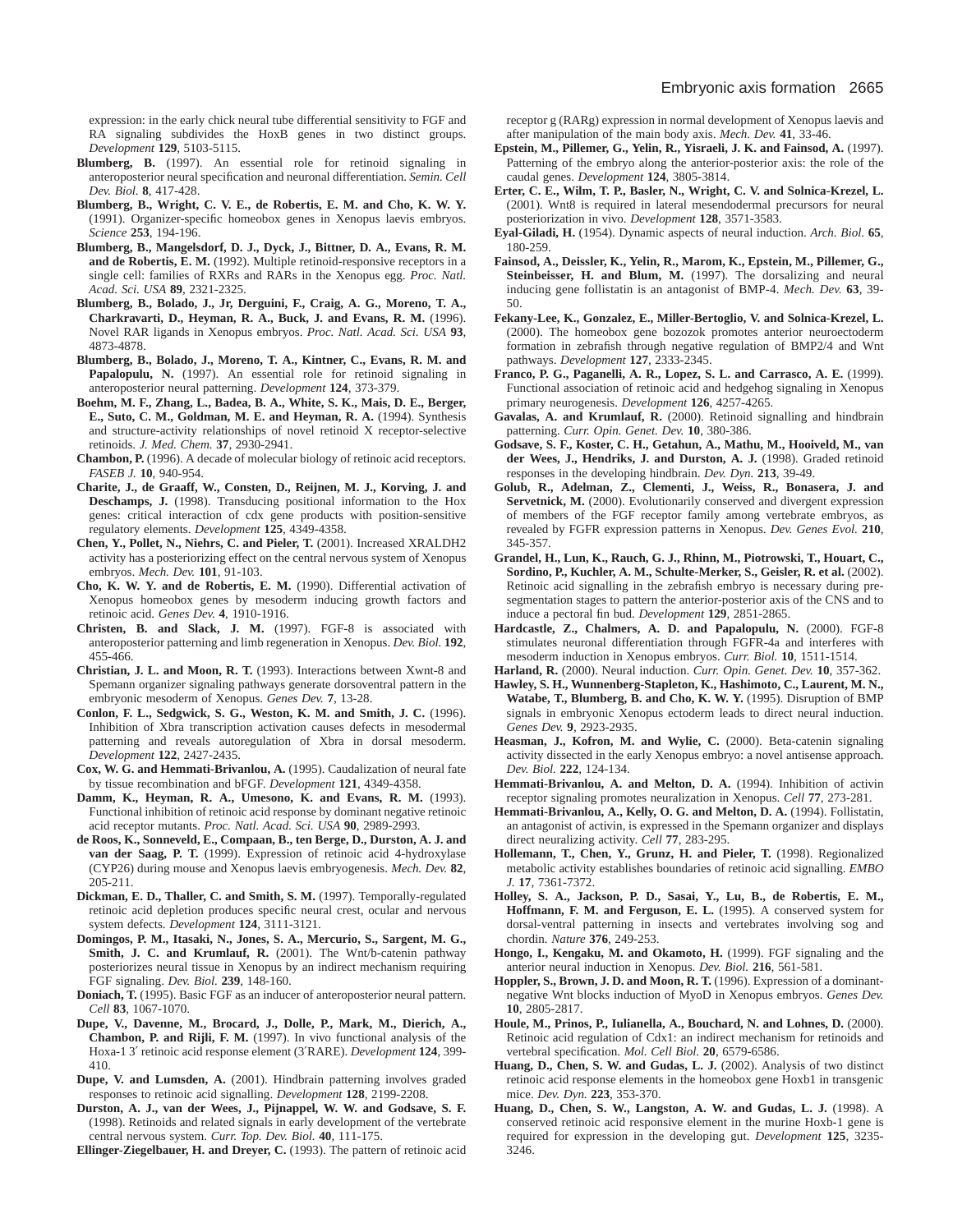- **Isaacs, H. V., Pownall, M. E. and Slack, J. M.** (1995). eFGF is expressed in the dorsal midline of Xenopus laevis. *Int. J. Dev. Biol.* **39**, 575-579.
- **Isaacs, H. V., Pownall, M. E. and Slack, J. M.** (1998). Regulation of Hox gene expression and posterior development by the Xenopus caudal homologue Xcad3. *EMBO J.* **17**, 3413-3427.
- **Johnson, A. T., Klein, E. S., Gillett, S. J., Wang, L., Song, T. K., Pino, M. E. and Chandraratna, R. A.** (1995). Synthesis and characterization of a highly potent and effective antagonist of retinoic acid receptors. *J. Med. Chem.* **38**, 4764-4767.
- **Kengaku, M. and Okamoto, H.** (1995). bFGF as a possible morphogen for the anteroposterior axis of the central nervous system in Xenopus. *Development* **121**, 3121-3130.
- **Kessel, M.** (1992). Respecification of vertebral identities by retinoic acid. *Development* **115**, 487-501.
- **Kessel, M. and Gruss, P.** (1991). Homeotic transformations of murine vertebrae and concomitant alteration of Hox codes induced by retinoic acid. *Cell* **67**, 89-104.
- **Kim, C. H., Oda, T., Itoh, M., Jiang, D., Artinger, K. B., Chandrasekharappa, S. C., Driever, W. and Chitnis, A. B.** (2000). Repressor activity of Headless/Tcf3 is essential for vertebrate head formation. *Nature* **407**, 913-916.
- **Koide, T., Downes, M., Chandraratna, R. A., Blumberg, B. and Umesono, K.** (2001). Active repression of RAR signaling is required for head formation. *Genes Dev.* **15**, 2111-2121.
- **Kolm, P. J., Apekin, V. and Sive, H.** (1997). Xenopus hindbrain patterning requires retinoid signaling. *Dev. Biol.* **192**, 1-16.
- **Kroll, K. L. and Amaya, E.** (1996). Transgenic Xenopus embryos from sperm nuclear transplantations reveal FGF signaling requirements during gastrulation. *Development* **122**, 3173-3183.
- **Kudoh, T., Wilson, S. W. and Dawid, I. B.** (2002). Distinct roles for Fgf, Wnt and retinoic acid in posteriorizing the neural ectoderm. *Development* **129**, 4335-4346.
- Lamb, T. M. and Harland, R. M. (1995). Fibroblast growth factor is a direct neural inducer, which combined with noggin generates anterior-posterior neural pattern. *Development* **121**, 3627-3636.
- **Lamb, T. M., Knecht, A. K., Smith, W. C., Stachel, S. E., Economides, A. N., Stahl, N., Yancopolous, G. D. and Harland, R. M.** (1993). Neural induction by the secreted polypeptide noggin. *Science* **262**, 713-718.
- **Lekven, A. C., Thorpe, C. P., Waxman, J. S. and Moon, R. T.** (2001). Zebrafish Wnt8 encodes two Wnt8 proteins on a bicistronic transcript and is required for mesoderm and neuroectoderm patterning. *Dev. Cell* **1**, 103- 114.
- **Lombardo, A., Isaacs, H. V. and Slack, J. M.** (1998). Expression and functions of FGF-3 in Xenopus development. *Int. J. Dev. Biol.* **42**, 1101- 1107.
- **Maden, M.** (1999). Heads or tails? Retinoic acid will decide. *BioEssays* **21**, 809-812.
- **Maden, M.** (2002). Retinoid signalling in the development of the central nervous system. *Nat. Rev. Neurosci.* **3**, 843-853.
- **Maden, M., Gale, E., Kostetskii, I. and Zile, M.** (1996). Vitamin A-deficient quail embryos have half a hindbrain and other neural defects. *Curr. Biol.* **6**, 417-426.
- **Mark, M., Ghyselinck, N. B., Wendling, O., Dupe, V., Mascrez, B., Kastner, P. and Chambon, P.** (1999). A genetic dissection of the retinoid signalling pathway in the mouse. *Proc. Nutr. Soc.* **58**, 609-613.
- **Marshall, H., Studer, M., Popperl, H., Aparicio, S., Kuroiwa, A., Brenner, S. and Krumlauf, R.** (1994). A conserved retinoic acid response element required for early expression of the homeobox gene Hoxb-1. *Nature* **370**, 567-571.
- **McGrew, L. L., Hoppler, S. and Moon, R. T.** (1997). Wnt and FGF pathways cooperatively pattern anteroposterior neural ectoderm in Xenopus. *Mech. Dev.* **69**, 105-114.
- **McGrew, L. L., Lai, C. J. and Moon, R. T.** (1995). Specification of the anteroposterior neural axis through synergistic interaction of the Wnt signaling cascade with noggin and follistatin. *Dev. Biol.* **172**, 337-342.
- **Newport, J. and Kirschner, M.** (1982a). A major developmental transition in early Xenopus embryos: II. Control of the onset of transcription. *Cell* **30**, 687-696.
- **Newport, J. and Kirschner, M.** (1982b). A major developmental transition in early Xenopus embryos: I. Characterization and timing of cellular changes at the midblastula stage. *Cell* **30**, 675-686.
- **Niederreither, K., Subbarayan, V., Dolle, P. and Chambon, P.** (1999). Embryonic retinoic acid synthesis is essential for early mouse postimplantation development. *Nat. Genet.* **21**, 444-448.
- **Niederreither, K., Vermot, J., Schuhbaur, B., Chambon, P. and Dolle, P.** (2000). Retinoic acid synthesis and hindbrain patterning in the mouse embryo. *Development* **127**, 75-85.
- **Nieuwkoop, P. D.** (1952). Activation and organization of the central nervous system in amphibians. Part III. synthesis of a new working hypothesis. *J. Exp. Zool.* **120**, 83-108.
- **Nieuwkoop, P. O. and Faber, J.** (1967). *A Normal Table of* Xenopus laevis *(Daudin)*. Amsterdam: North Holland.
- **Northrop, J. L. and Kimelman, D.** (1994). Dorsal-ventral differences in Xcad-3 expression in response to FGF- mediated induction in Xenopus. *Dev. Biol.* **161**, 490-503.
- **Ogura, T. and Evans, R. M.** (1995a). Evidence for two distinct retinoic acid response pathways for HOXB1 gene regulation. *Proc. Natl. Acad. Sci. USA* **92**, 392-396.
- **Ogura, T. and Evans, R. M.** (1995b). A retinoic acid-triggered cascade of HOXB1 gene activation. *Proc. Natl. Acad. Sci. USA* **92**, 387-391.
- **Paganelli, A. R., Ocana, O. H., Prat, M. I., Franco, P. G., Lopez, S. L., Morelli, L., Adamo, A. M., Riccomagno, M. M., Matsubara, E., Shoji, M. et al.** (2001). The Alzheimer-related gene presenilin-1 facilitates sonic hedgehog expression in Xenopus primary neurogenesis. *Mech. Dev.* **107**, 119-131.
- **Papalopulu, N. and Kintner, C.** (1996). A posteriorising factor, retinoic acid, reveals that anteroposterior patterning controls the timing of neuronal differentiation in Xenopus neuroectoderm. *Development* **122**, 3409-3418.
- Perlmann, T. and Jansson, L. (1995). A novel pathway for vitamin A signaling mediated by RXR heterodimerization with NGFI-B and NURR1. *Genes Dev.* **9**, 769-782.
- **Pfeffer, P. L. and de Robertis, E. M.** (1994). Regional specificity of RAR gamma isoforms in Xenopus development. *Mech. Dev.* **45**, 147-153.
- **Piccolo, S., Sasai, Y., Lu, B. and de Robertis, E. M.** (1996). Dorsoventral patterning in Xenopus: inhibition of ventral signals by direct binding of chordin to BMP-4. *Cell* **86**, 589-598.
- **Pownall, M. E., Tucker, A. S., Slack, J. M. W. and Isaacs, H. V.** (1996). eFGF, Xcad3, and Hox genes form a molecular pathway that establishes the anteroposterior axis in Xenopus. *Development* **122**, 3881-3892.
- **Pownall, M. E., Isaacs, H. V. and Slack, J. M.** (1998). Two phases of Hox gene regulation during early Xenopus development. *Curr. Biol.* **8**, 673- 676.
- **Prinos, P., Joseph, S., Oh, K., Meyer, B. I., Gruss, P. and Lohnes, D.** (2001). Multiple pathways governing Cdx1 expression during murine development. *Dev. Biol.* **239**, 257-269.
- **Sambrook, J. and Russell, D. W.** (2001). *Molecular Cloning: A Laboratory Manual.* Cold Spring Harbor, NY: Cold Spring Harbor Laboratory Press.
- **Sato, S. M. and Sargent, T. D.** (1989). Development of neural inducing capacity in dissociated Xenopus embryos. *Dev. Biol.* **134**, 263-266.
- **Sharpe, C. and Goldstone, K.** (2000). The control of Xenopus embryonic primary neurogenesis is mediated by retinoid signalling in the neurectoderm. *Mech. Dev.* **91**, 69-80.
- **Sharpe, C. R.** (1992). Two isoforms of retinoic acid receptor alpha expressed during Xenopus development respond to retinoic acid. *Mech. Dev.* **39**, 81- 93.
- **Sharpe, C. R. and Goldstone, K.** (1997). Retinoid receptors promote primary neurogenesis in Xenopus. *Development* **124**, 515-523.
- **Sharpe, C. R., Fritz, A., de Robertis, E. M. and Gurdon, J. B.** (1987). A homeobox-containing marker of posterior neural differentiation shows the importance of predetermination in neural induction. *Cell* **50**, 749-758.
- **Shaw, N., Elholm, M. and Noy, N.** (2003). Retinoic acid is a high affinity selective ligand for the peroxisome proliferator-activated receptor beta/delta. *J. Biol. Chem.* **278**, 41589-41592.
- **Simeone, A., Acampora, P., Arcioni, Andrews, P. W., Boncinelli, E. and Mavilio, F.** (1990). Sequential activation of Hox 2 homeobox genes by retinoic acid in human embryonal carcinoma cells. *Nature* **346**, 763-766.
- **Simeone, A., Acampora, D., Nigro, V., Faiella, A., D'Esposito, M., Stornainolo, A., Mavillio, F. and Boncinelli, E.** (1991). Differential regulation by retinoic acid of the homeobox genes of the four HOX loci in human embryonal carcinoma cells. *Mech. Dev.* **33**, 215-228.
- **Simeone, A., Avantaggiato, V., Moroni, M. C., Mavilio, F., Arra, C., Cotelli, F., Nigro, V. and Acampora, D.** (1995). Retinoic acid induces stage-specific antero-posterior transformation of rostral central nervous system. *Mech. Dev.* **51**, 83-98.
- **Sive, H. L., Grainger, R. M. and Harland, R. M.** (2000). *Early Development of* Xenopus laevis*: A Laboratory Manual*. Cold Spring Harbor, NY: Cold Spring Harbor Laboratory Press.